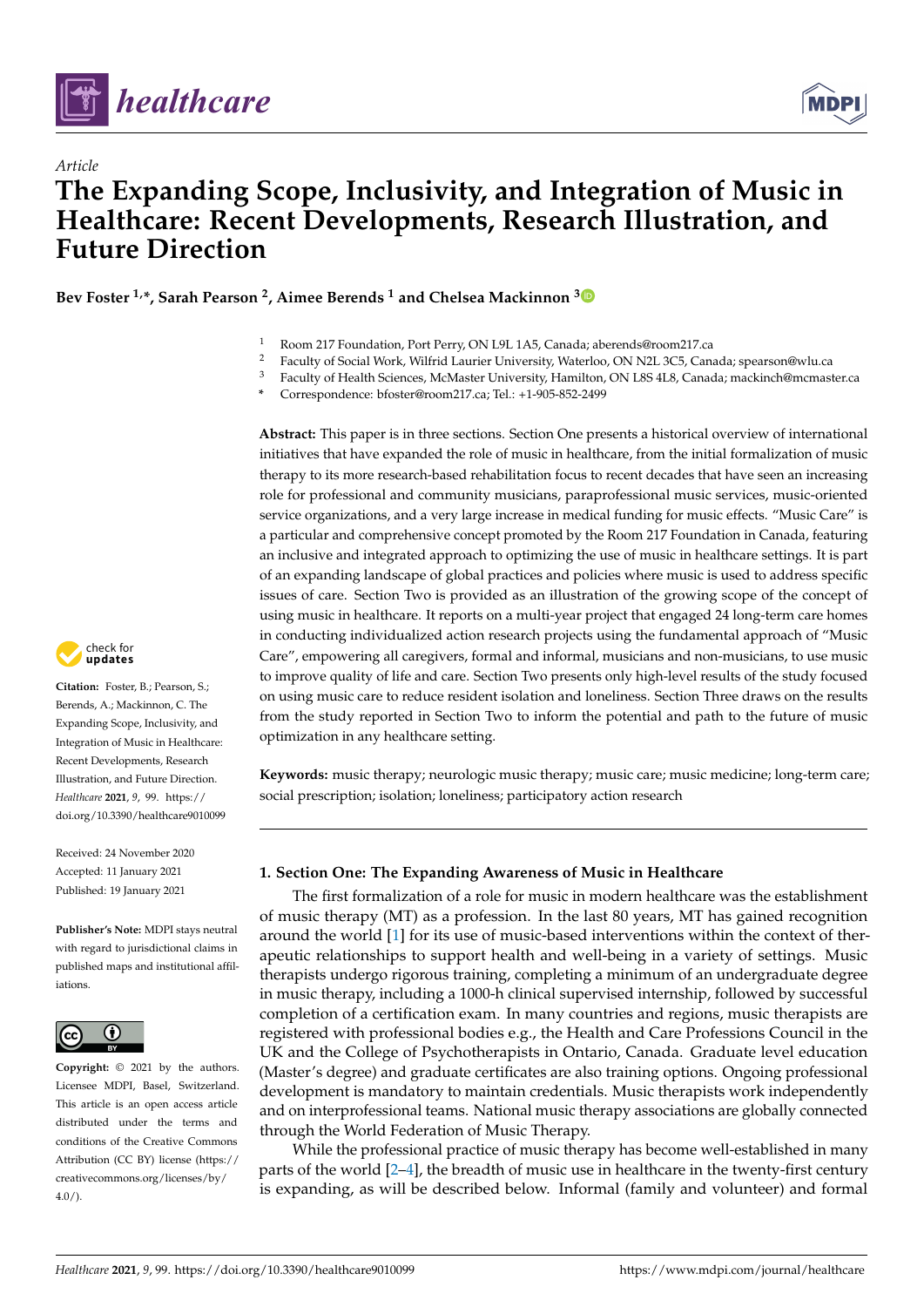caregivers (paid care providers) are interested in using music in regular care practice. Trained professional and community musicians have begun to engage with healthcare settings as viable working arenas. Technology has made musical person-centered care possible. Research, policy, and advocacy for music and health is on the rise. New scopes of music and health practices are emerging. The context is changing.

This paper will landscape some of the ways that music has expanded beyond music therapy over the last 20 years and provide an example that illustrates an innovative approach to address significant healthcare issues in long-term care.

# *1.1. The Ever-Broadening Use and Acceptance of Music in Care*

# 1.1.1. Novel Music Therapy Techniques and Applications

Music therapists have delved more deeply into specialized areas, creating valuable new techniques and applications that can be used by other medical staff. For example, neurologic music therapy (NMT) is a treatment methodology developed by Drs. Michael and Corene Thaut. From its early days in 1999 at Colorado State University to today at the University of Toronto, the Academy of Neurologic Music Therapy offers NMT training that features music-based diagnostic techniques in three functional domains: sensorimotor, speech/language, and cognition. NMT is used by music therapists and allied care professionals like physiotherapists, occupational therapists, and speech language pathologists to employ focused, music-based medical interventions. In 2015, the Oxford Handbook of Neurologic Music Therapy was second overall in the British Medical Association (BMA) Book Awards for neurology (600 entries), an unprecedented achievement for a work in music therapy. In 2019, one of the NMT techniques—rhythmic auditory stimulation—was identified as a clinical best practice in the stroke rehabilitation guidelines in Canada and the US [\[5\]](#page-18-3).

In France, music therapist and doctor of clinical psychology, Stéphane Guétin, has developed a methodology to use music prescriptively to control pain and anxiety. His U sequence is able to synchronize music with vital signs, and can be used digitally for treatment via the MedAppCare by medical personnel [\[6\]](#page-18-4).

In 2011, Andy Tubman, a music therapist in California, co-founded a program called SINGFIT, which uses a technology-based app to prescribe singing for residents of senior living communities. Staff members are trained in both the technology and methods of SINGFIT to deliver the program and engage residents "in musical journeys that are great for the mind, body and spirit" [\[7\]](#page-18-5).

#### 1.1.2. Music Medicine

In the late 1970s, German medical doctors Roland Droh and Ralph Spingte began to explore ways of using music to address pain and anxiety, and attracted other doctors and academics to their newly formed group, the International Society for Music in Medicine [\[8\]](#page-18-6). Parallel to this organization was the International Association of Music and Medicine (IAMM) formed in 2009, predominantly made up of music therapists who were situated in medical settings. These groups eventually overlapped and joined forces as a nexus for academics, medical practitioners, neuroscientists, music therapists, and other key stakeholders in music and health. The IAMM "encourages and supports the use of music in medical contexts including research into the benefits of music and its specialized applications in healthcare" [\[8\]](#page-18-6). It offers a biennial conference and publishes a quarterly journal called Music and Medicine [\[9\]](#page-18-7). However, the terms "music in medicine," "music and medicine," and "music medicine" are still not clearly differentiated. The first two now basically mean the same thing: the use of music to accomplish medical purposes usually mediated by a therapeutic relationship, but recognizing that the music processing itself plays a crucial role (as in neurological music therapy), whereas, "music medicine" now mostly refers to "music as medicine", where the expectation is that the music and sound is the therapeutic by means of its rhythmic, vibrational, or other sonic properties and how they interact at a cellular level with the human body.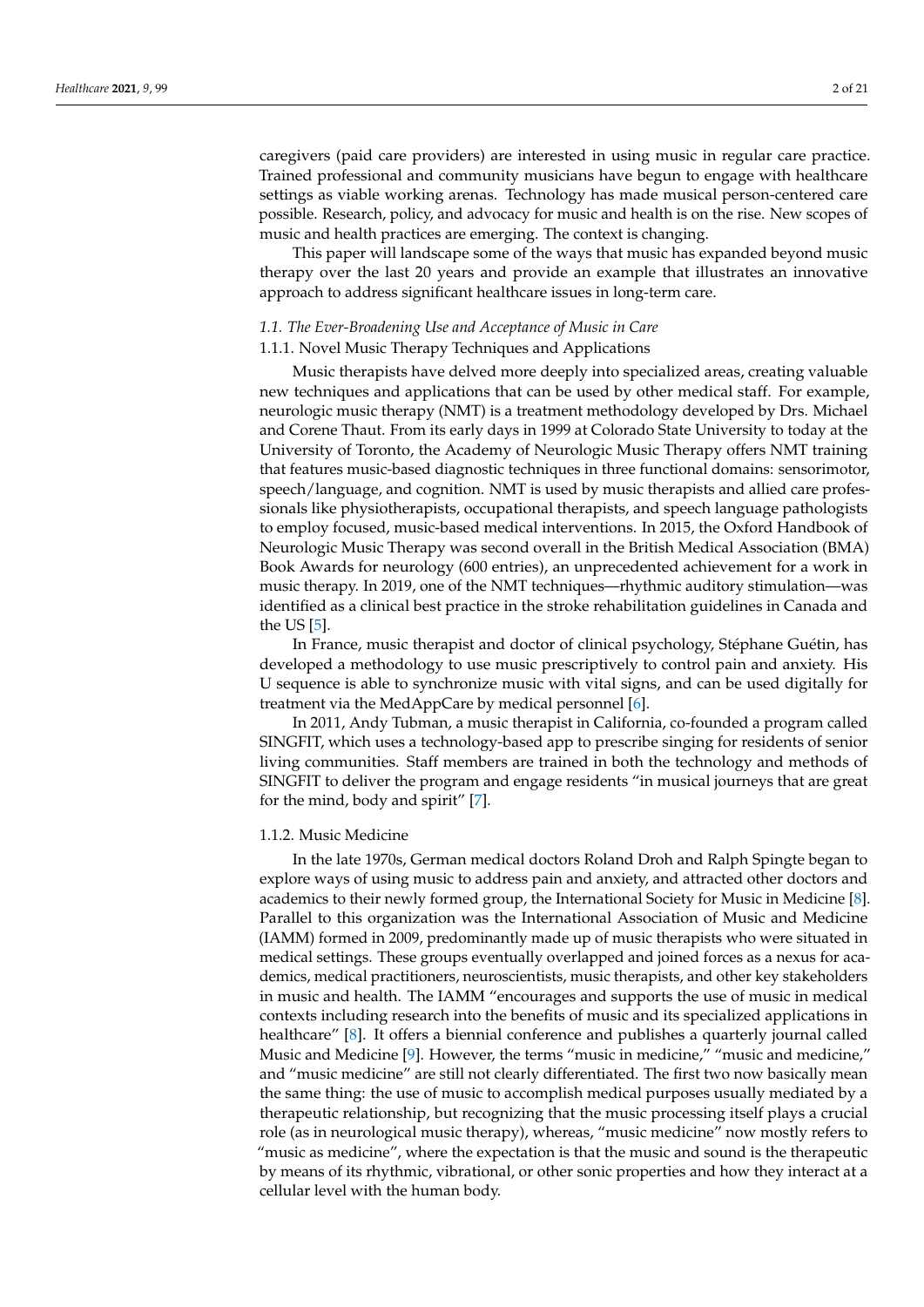For the last 30 years, the vibroacoustics field has situated itself in the music as medicine camp. Since 2012, the work of VIBRAC, a research and training center in Finland, has strengthened the scientific basis for vibroacoustic therapy, and serves as a point of contact for researchers and clinicians around the world. VIBRAC has established an international training model that reaches various fields and professions interested in integrating vibroacoustic therapy into regular care practice [\[10\]](#page-18-8).

#### 1.1.3. Music in Health Research

Universities and colleges have begun to create institutes and centers to build critical evidence around aspects of music in healthcare. These academic centers include the McMaster Institute for Music and the Mind (McMaster University, Canada) that studies musical development of infants and children; the Sidney de Haan Research Centre (University of Kent at Folkstone, UK) that explores participation in creative arts for well-being; the Cognitive Brain Research Unit (University of Helsinki, Finland) that researches music processes and their plasticity as they relate to neural conditions; the Cambridge Institute for Music Therapy Research (Angela Ruskin University, UK) that conducts interdisciplinary research in music therapy; and the Institute of Music Physiology and Musicians' Medicine (Hanover University in Germany) that researches conditions of performing musicians [\[11–](#page-18-9)[15\]](#page-19-0).

Research funding is an indicator that music and health is becoming a social priority. In 2016 in the US, the Sound Health initiative was launched as a partnership between the Kennedy Center and the National Institute of Health (NIH), the largest funder of biomedical research in the world. The importance of this research examining the evidence for and mechanisms of the effects of music on health conditions and the investment cannot be overstated. In 2019, the NIH granted 20 million USD to fund the first set of projects more narrowly focused on questions emerging from neuroscientists. The second round of funding focused on exploring how music impacts normal health and development, rigorous studies of music interventions to treat disease symptoms, and promoting the understanding of basic mechanisms through which music is processed by the brain and body [\[16\]](#page-19-1). Also important is the profile of the working group overseeing the Music and Health funding program—it is not a "music therapy" group, but rather a broad-ranging medical expert group [\[17\]](#page-19-2).

#### 1.1.4. Musicians in Healthcare

As research and practice in music and health continues to expand, an increasing variety of non-music therapists and non-medical personnel are using music in care settings. Professional musicians are bringing their musical practice into healthcare contexts to engage residents and patients in aesthetic and creative experiences. Programs in the UK include Music in Hospitals and Care [\[18\]](#page-19-3) and Live Music Now [\[19\]](#page-19-4). The Music for Life program [\[20\]](#page-19-5) at Wigmore Hall in the UK trains participatory artists to work in residential healthcare settings with persons living with dementia as co-creators of music.

In 1999, Musique et Santé, a not-for-profit organization in France, established an apprentice program for professional healthcare musicians trained to work alongside care and medical staff in traditional healthcare spaces with cultural rather than clinical goals, engaging and interacting closely with patients at bedside. This practice has now extended into Europe and other parts of the world [\[21\]](#page-19-6).

Community musicians grew out of a socio-political movement in the UK in the 1960s. As a global practice, it evolved from a grassroots endeavor to a field of study in higher education. According to Higgins and Willingham, community music practice has widened its perspectives and application to various health and social care settings [\[22\]](#page-19-7). For example, Converge is a partnership between York St. John University and a national health service trust in the UK that contributes to mental health. Music is the core of Converge, offering courses to persons living with mental illness in composition and songwriting, as well as a weekly choir called Communitas. Outcomes of Converge include an increased sense of belonging and social integration [\[22\]](#page-19-7). The Oakdale Prison Choir in Iowa is focused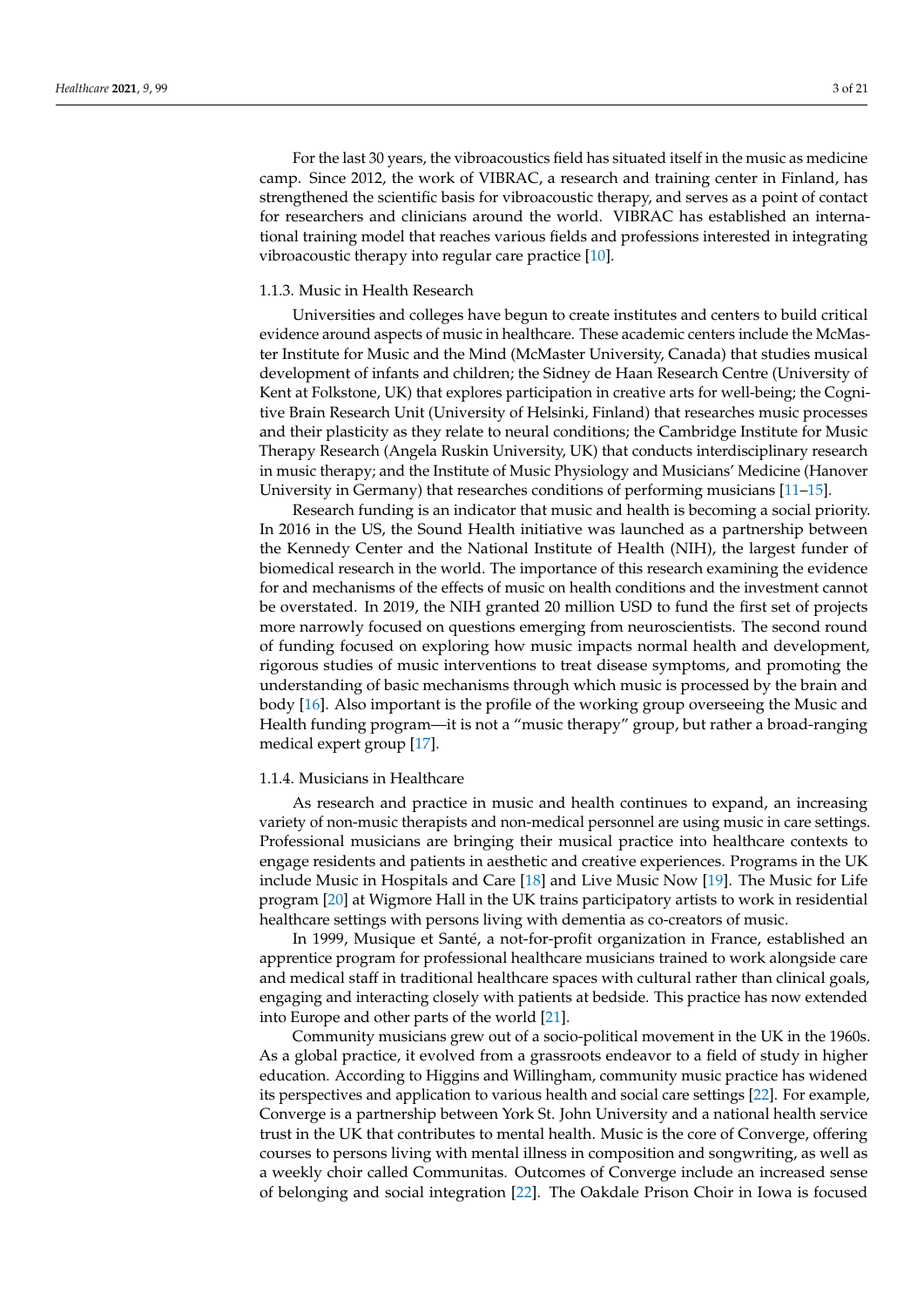on social cohesion. Founder and community musician, Dr. Mary Cohen, aims to meet the needs of the incarcerated men, which she identifies as "having few artistic expressive

outlets", with the women and men from the outside who all come together to sing [\[22\]](#page-19-7). Musicians who are not trained music therapists but with niche music training have gained momentum in healthcare over the past 20 years. For example, harp therapy refers to several practices that use the harp as a therapeutic agent in home and clinical settings for specific outcomes, like pain reduction, end-of-life care, and sensory stimulation [\[23\]](#page-19-8). In 2003, the founders of several international harp therapy programs created the National Standards Board for Therapeutic Musicians (NSBTM), which was incorporated in 2007 and established curriculum, an accreditation process, and a code of ethics [\[24\]](#page-19-9). Member affiliates include Bedside Harp [\[25\]](#page-19-10), the Clinical Musician Certification Program (offered by Harp for Healing, LLC) [\[26\]](#page-19-11), the International Harp Therapy Program [\[27\]](#page-19-12), and the Music for Healing and Transition Program [\[28\]](#page-19-13).

#### 1.1.5. Equipping Caregivers

While scopes of musical practices are expanding in healthcare, so grows an interest in equipping formal and informal caregivers with musical skills and resources. In 2002, Eva Göttell and her colleagues in Sweden began to report on relevant research they were doing with formal caregivers in care homes who did not necessarily have any formal training in music. By adding singing and music to formal care routines for persons living with dementia, there was an increase in mutuality of interaction. Specifically, staff noted that the patients had straightened posture, stronger movements, and increased awareness of themselves and their environment. Positive emotions were enhanced, and aggressiveness diminished [\[29](#page-19-14)[–32\]](#page-19-15).

In 2009, the Room 217 Foundation [\[33\]](#page-19-16) began in Canada. Room 217's focus is on supporting caregivers with designed music products, education, and training that can be integrated into any caregiver's practice, whether the individual perceives themselves to be musical or not. Room 217's educational opportunities are unique in that they cater to both formal and informal caregivers—any interested individual who might want to learn about evidence-based uses of music. Most notably, the Room 217 Music Care Conferences provide a platform for rich learning and networking opportunities between informal and formal care providers with regards to the use of music in care.

#### 1.1.6. Music-Based Programming

Several music-based programs have become mainstream in healthcare communities and communities at large. In 2014, the film Alive Inside [\[34\]](#page-19-17) popularized the notion that personalized music could dramatically improve quality of life for residents in long-term care and nursing homes. In a visual way, the film followed the work of New Yorker Dan Cohen and the organization he founded in 2006, called Music and Memory [\[35\]](#page-19-18). A former social worker, Cohen began to offer personalized music playlists on iPods to residents. Since that time, more than 5000 nursing homes worldwide have engaged in Music and Memory certification. A few years later in 2013, the Scottish-based charity Playlist for Life began its work in the community to improve quality of life for people living with dementia and their caregivers. This group has created accessible programming in partnership with the BBC, as well as downloadable tools that formal and informal caregivers can use with impressive community reach [\[36\]](#page-19-19). Another popular music-based program is Singing for the Brain, a standardized service delivered through the UK Alzheimer's Society since 2003. Trained program leaders offer weekly singing sessions in community settings. The model incorporates "social interaction, peer support, engagement and active participation to improve quality of life, communication and social engagement and to enhance the relationship between the person with dementia and the caregiver" [\[37\]](#page-19-20).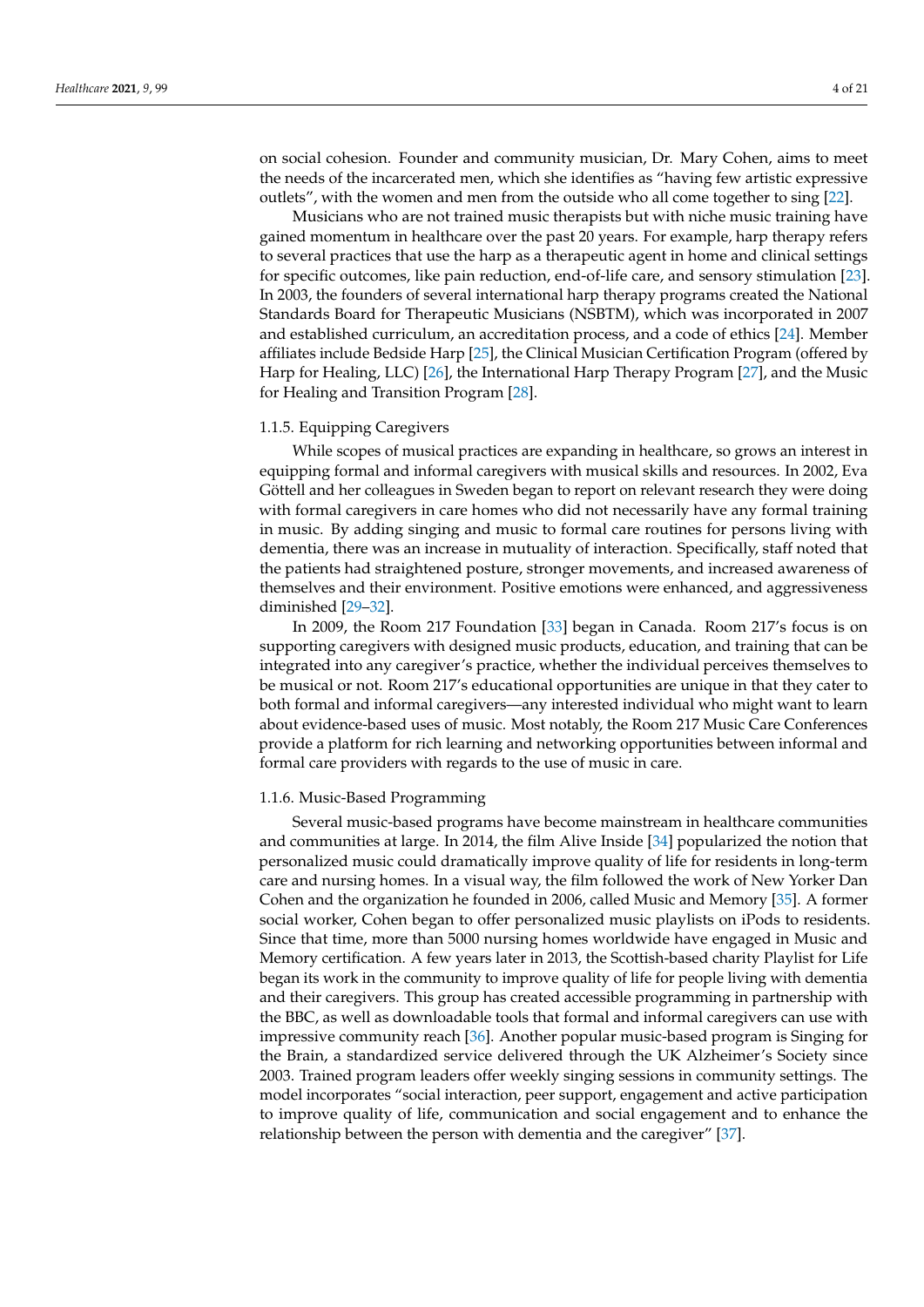#### 1.1.7. Technology

Technology as a means of music delivery in healthcare has substantially expanded. The virtual music instrument has been developed for multiple applications e.g., children with special needs at Holland Bloorview Hospital in Toronto [\[38\]](#page-19-21). An interface provides an opportunity for children who may not be able to hold or manipulate an instrument to do music by translating physical movements into music. Dr. Timothy K. Shih at the MINE lab at the National Central University in Taiwan is taking the virtual music instrument a step further by using 3D finger gesture tracking and recognition [\[39\]](#page-19-22). Another established music technology platform is Soundbeam, which was developed over the past three decades in the UK. Soundbeam has been supporting seniors and children with special needs with multimedia experiences, combining sensor technology and visuals to translate body movement into music and sound [\[40\]](#page-19-23).

Virtual reality and artificial intelligence applications are being developed for delivering music into healthcare contexts. Currently, an American start-up called n\*gram health has begun to use virtual reality to deliver virtual and augmented reality applications for seniors [\[41\]](#page-19-24). A group out of Toronto called LUCID is developing what they call musical artificial intelligence experiences to specifically target issues in mental health [\[42\]](#page-19-25).

#### 1.1.8. Policy and Advocacy

One of the most significant growth areas is the World Health Organization's developing agenda for arts in health. In November 2019, the World Health Organization presented the largest evidence report ever published on arts and health, which gives an overall picture of the role the arts play in supporting health globally [\[43\]](#page-19-26). Dr. Daisy Fancourt writes of this scoping review:

The findings are structured into two sections. The first focuses on prevention and promotion: how arts can affect social determinants of health, support child development, encourage health-promoting behaviors, help to prevent the development of mental and physical illness, and support caregiving. The second section focuses on how the arts can support the management and treatment of mental illness, neurodevelopmental and neurological disorders, and non-communicable diseases, as well as support the delivery of acute care and palliative care. The findings are illustrated with a selection of case studies from across the WHO European region and presented alongside a series of policy options for how to support the development practice and research internationally [\[44\]](#page-19-27).

A world leader in national policy around music and health, the UK formed an All-Party Parliamentary Group on Arts, Health and Wellbeing (APPGAHW) in 2014. The APPGAHW aims to improve awareness of the benefits that the arts can bring to health and wellbeing. This group conducted a three-year national inquiry and made recommendations to improve policy and practice to the government [\[45\]](#page-19-28). A group that has played a large role in music advocacy for dementia care in the UK is the Utley Foundation [\[46\]](#page-19-29). This private family charitable trust funded a commission on music and dementia, researching and recommending best practices in the UK [\[47\]](#page-19-30), and led the national campaign Music for Dementia 2020. Although the campaign was interrupted by the pandemic, a comprehensive and resourceful website has been created for caregivers including a national mapping of dementia community programs [\[48\]](#page-19-31).

#### 1.1.9. Social Prescription

One of the most recent developments in music and healthcare in Japan and the UK is the advent of social prescription [\[49–](#page-19-32)[52\]](#page-20-0). Social prescription, also known as community referral, is a way that general practitioners, nurses, and other care professionals refer people to a spectrum of local non-clinical services. The goal of social prescription is to address people's needs in a holistic way and support individuals to take greater control in their own health and well-being. Music is one of many activities that can be prescribed e.g., singing in a choir or taking lessons. The integration of the health system and local sources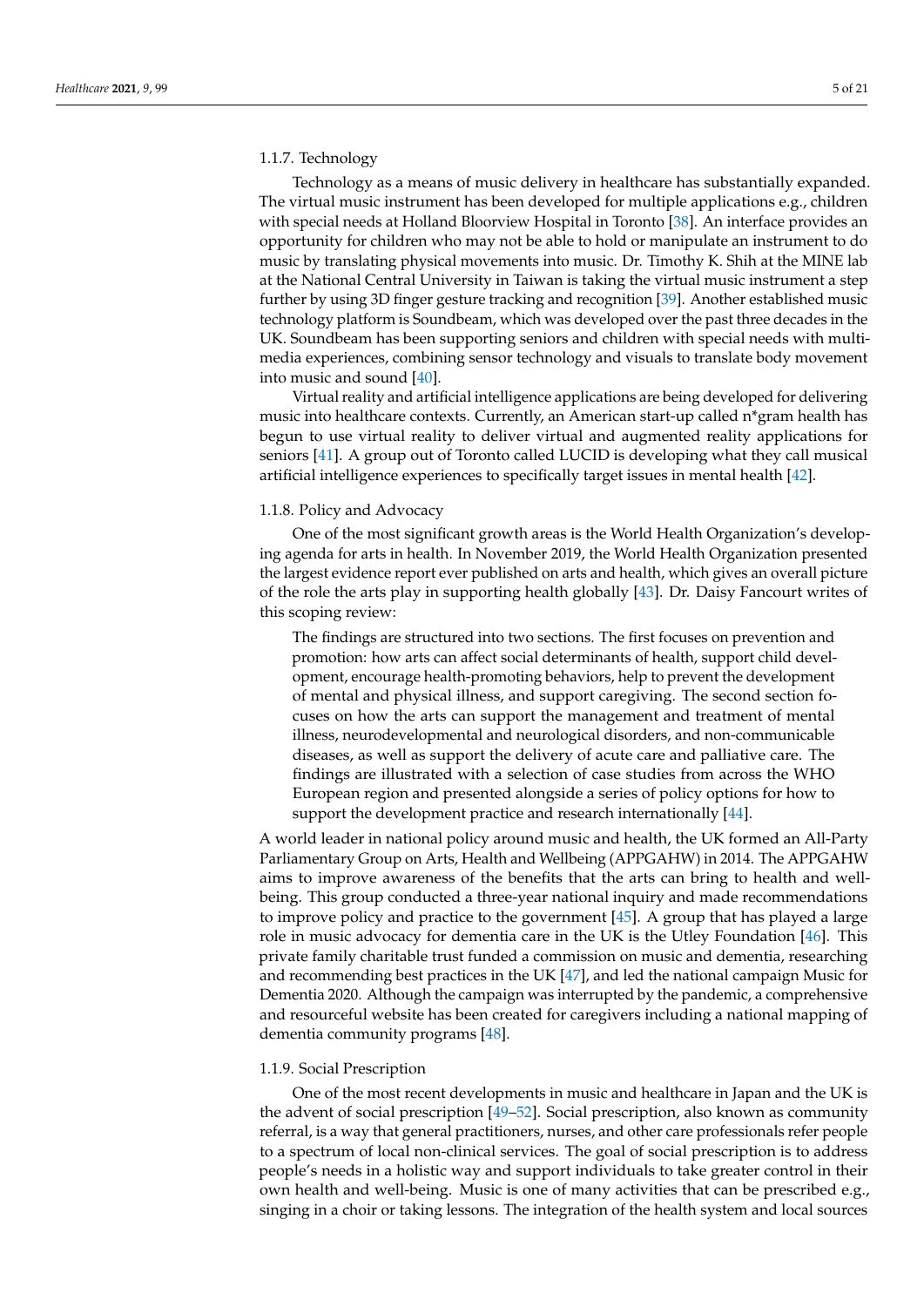of support is fundamental to this approach working. The potential to expand music within the social prescription framework is ripe.

#### 1.1.10. COVID-19 Pandemic

Most recently and without forewarning, the world has witnessed music's powerful connection to societal health during a global pandemic. Countries have offered musical tributes to frontline care workers. On a local level, neighborhood concerts demonstrated how music mitigates isolation and keeps mental health in check. For example, Italy turned to music during COVID "to create a nationwide concert to lift our spirits and make a daily appointment to be social" [\[53\]](#page-20-1).

#### 1.1.11. Summary Section One

This section has shown the growing interest in music in healthcare in the past two decades. Previously, music therapy as a profession had established itself as a practice, but research to demonstrate its efficacy has in general been on the weak side [\[54\]](#page-20-2). Most of the initiatives of the past decades, perhaps with the exception of neurologic music therapy and recent efforts in music medicine, have either very sparse or just emerging research. It is clear that for the medical healthcare field to integrate music into an expanding scope of practice, substantial research efforts, of the sort very recently supported by the NIH in the US, will be required. At present, the practice of music in healthcare is developing ahead of a full understanding of the scientific foundation, especially of mechanisms of action, required for long-term sustainability.

#### **2. Section Two: The Expanding Scope Illustrated**

*2.1. Approach*

# 2.1.1. The Music Care Approach

One current concept that is gaining traction is the music care approach [\[55\]](#page-20-3), which promotes the use of sound and music to meet challenges of care. It is an approach that values and engages the musical efforts of all caregivers, not just those who are musically trained. It is an approach developed and promoted by the Room 217 Foundation and builds on the inclusion of the 10 Domains of Music Care (see Appendix [A\)](#page-14-0). It represents many of the developments related to music and healthcare of the past two decades. The music care approach seeks to empower all caregivers, not just trained musicians, formal and informal, to use music to improve quality of life and care. The goal of this approach is the integration of music into caring relationships, care tasks, personal care plans, and within caring communities. In short, the music care approach is a framework that a variety of stakeholders can use to determine a musical solution to address a care-related problem.

Over the past four years, the Room 217 Foundation has facilitated action research in 27 long-term care (LTC) homes in the greater Toronto area to implement the music care approach. A pilot study was done first in 2017 in three long-term care homes using a music care action research project (MCAP) to address the experience of resident isolation and loneliness.

When someone transitions into LTC, no matter their age, the move is often accompanied by isolation, loneliness, or both [\[56–](#page-20-4)[59\]](#page-20-5). Social isolation and loneliness have been identified as risk factors for physical and mental health problems for older adults [\[60\]](#page-20-6). Often used interchangeably, they are distinct. Social isolation refers to an objective measure of the number of social contacts and interactions one has, whereas loneliness is a subjective experience or feeling and is perceived negatively [\[61\]](#page-20-7). Isolation and loneliness have always been significant challenges in LTC, made more acute and public during the current COVID-19 pandemic.

A key output from the pilot study was the development of the integrated model of music care (IMMC)—a concept of the necessary factors to integrate music into standard healthcare. Foundational to the IMMC is training and information, understanding that music can have both beneficial and adverse effects on a person's well-being [\[62\]](#page-20-8). The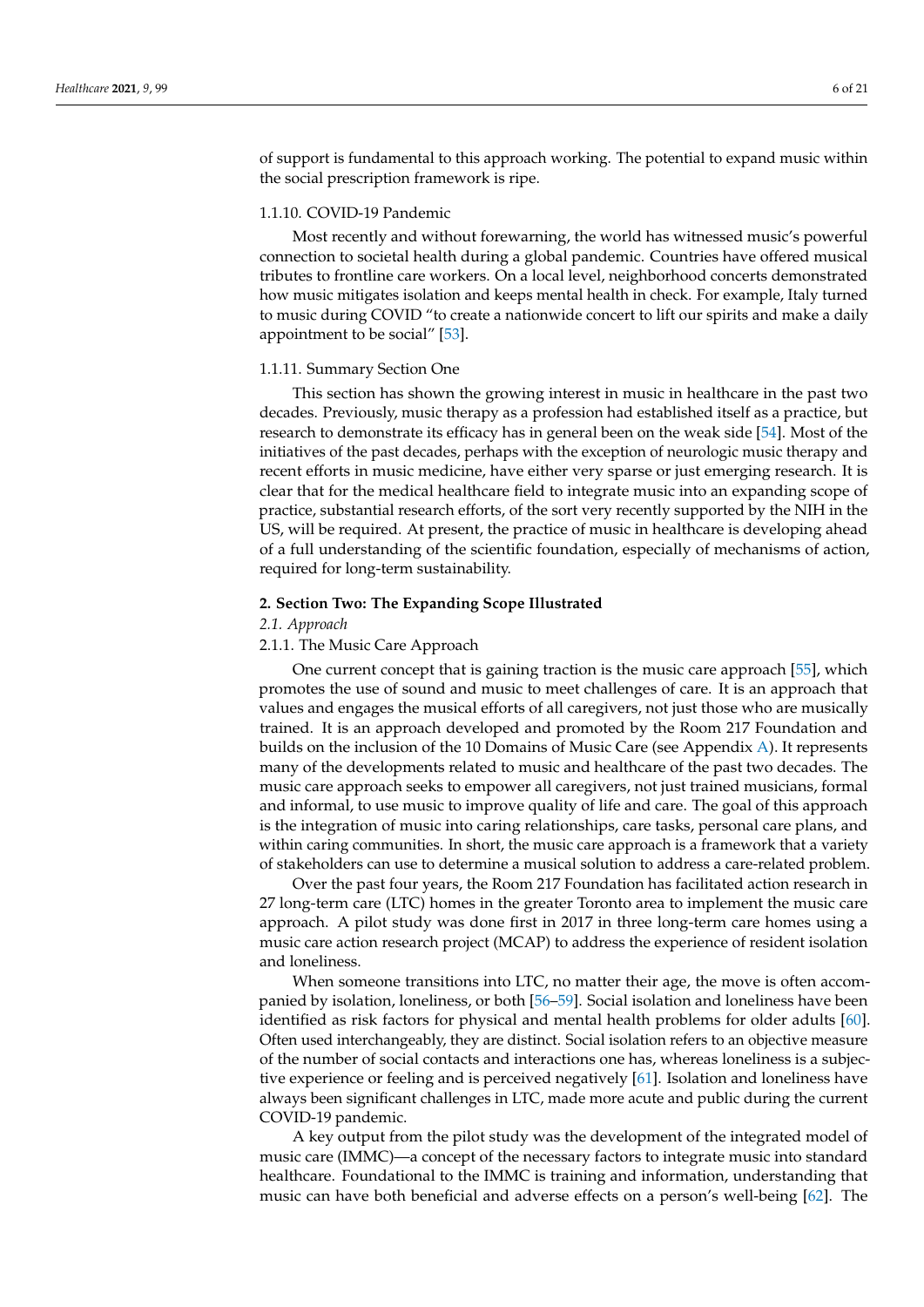goal of training was to increase caregiver confidence and skill to use music in some capacity, regardless of prior musical training. Building on that knowledge, caregivers determined a purposeful intention to use music to reduce the experiences of resident isolation or loneliness. With the assumption that an action research strategy would lead to the necessary engagement and investment in solving a situated locally perceived problem, each participating site developed their own unique action plan. An action plan was developed and implemented through a measurable program, care task, or therapeutic relationship. Changes were tracked by process and progress evaluation tools. Music care integration in LTC happened when music was assimilated into the care environment as a means of change, when most care providers saw music as a viable option to address human challenges, and when most care providers were able to follow a process of intentionally introducing music into the care setting. Using the IMMC as a conceptual framework, a two-year study was conducted in 24 LTC homes using the music care approach.

Research data should inform any expansion of the role of music in healthcare. Unfortunately, many of the initiatives employing music in health contexts of the past two decades have little to no research foundation. The Room 217 Foundation that has developed and promotes the music care approach expects that the implementation of music care in LTC homes will be informed by research data, so systematic data collection related both to the process of implementation and to the results of the implementation contribute to the knowledge base supporting and developing the music care approach. One of the most wellsuited research methodologies for understanding the process of an implementation and the effects it has is participatory action research. This research exemplifies how the scope of music in healthcare is expanding in LTC settings to combat the prevalent challenges of resident isolation and loneliness.

#### 2.1.2. The Study: The Effect of Music Care on Loneliness and Isolation in Long-Term Care

A study was designed to explore two things simultaneously: (1) how can an LTC facility effectively implement the Room 217 music care approach? and (2) what effect would a locally determined music care project have on residents' experiences of loneliness and isolation? To answer these questions, essentially, 24 case studies of LTC homes were conducted. The means of the implementation was the facilitation of a locally designed action research project. Cross-case analysis was done to determine any effect from the diverse projects on loneliness or isolation.

#### *2.2. Purpose*

The purpose of this study was to determine the effects of a music care action project (MCAP) on the isolation and loneliness experienced by residents in LTC homes in Ontario, Canada. Research questions included:

- 1. Does a situational implementation of an integrated model of music care change LTC residents' experience, especially as it pertains to isolation and loneliness?
- 2. How do LTC homes begin to integrate music on a day-to-day basis into the community culture?
- 3. What are the factors that contribute to a successful MCAP?

#### *2.3. Methodology*

The basic methodology used was a six-step participatory action research (PAR) design (see Figure [1\)](#page-7-0). Action research as a methodology emerged from a context of social action in the 1940s with the intent of formalizing the process of "trying something" to change practice within an organization. With classic action research, an outsider can initiate action within an organization. With PAR, more responsibility rests on personnel within the organization to take initiative to define and conduct the action to be taken. A feature of action research is the use of multiple data sources from which conclusions of efficacy can be reached. PAR was chosen because it aims to improve community challenges and involves the people who can take action to make the improvements. Action research puts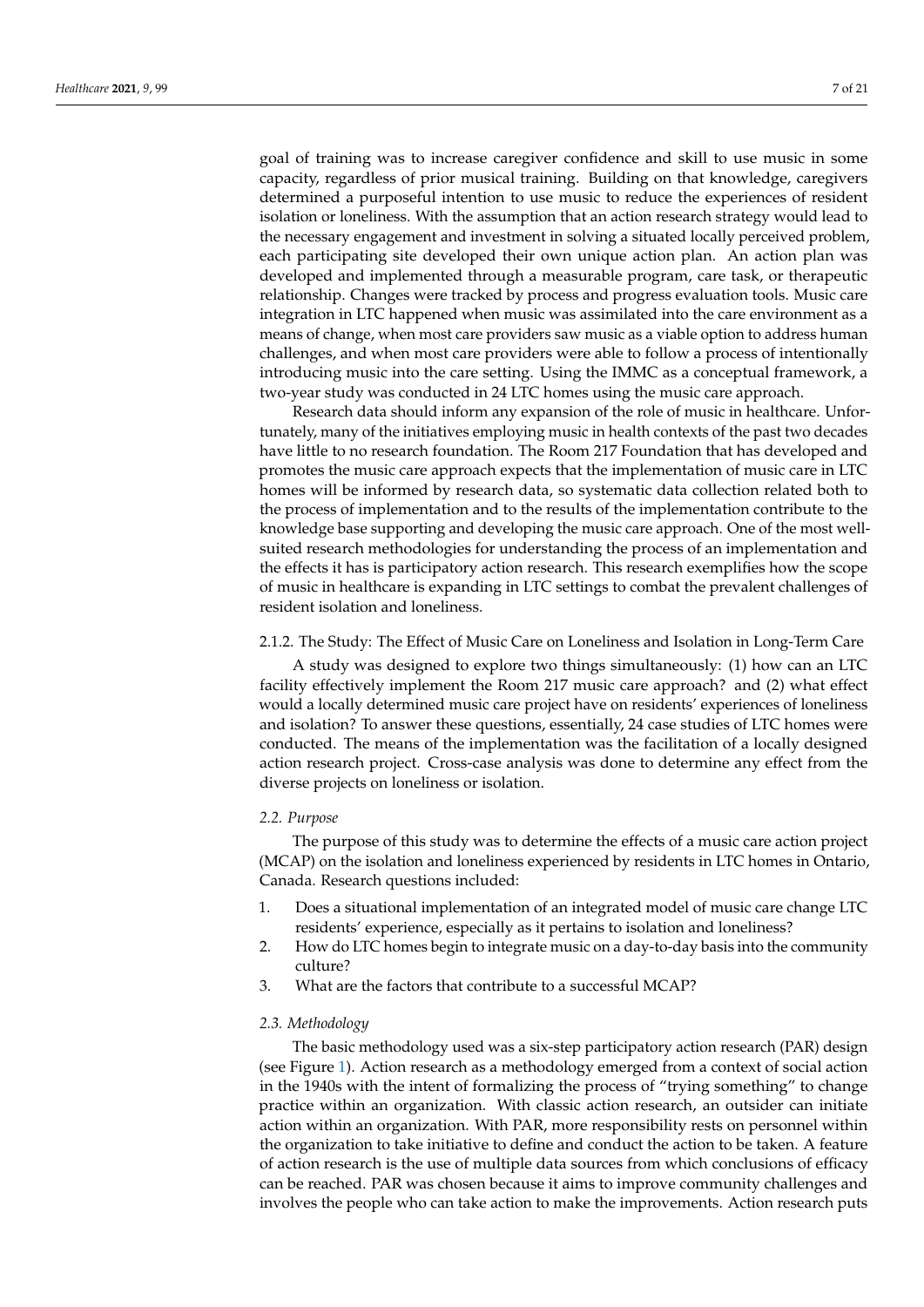the onus on the community to put steps in place to solve a systemic problem (in this case, reducing resident isolation and loneliness), evaluate efforts, and make adaptations along the way. Steps are more likely to be systemically maintained, as research is not done to, but with key community players who are decision-makers and agents in sustainability efforts [\[63](#page-20-9)[,64\]](#page-20-10). Because a PAR approach was used in multiple LTC homes, the nature of the actual intervention varied with each home. The result was a series of case studies using PAR focused on loneliness and isolation. Because of common outcome measures, cross-case data could be examined, and overall effects could be observed.

<span id="page-7-0"></span>

**Figure 1.** Six-step action research design (STM—site team meeting).

The outside researcher facilitators motivated the PAR process by having five meetings with each site team, following the steps of the PAR design. Site teams are indicated as STM1–5 in Figure [1.](#page-7-0) Key outputs of the process were exploring (reconnaissance between investigators and LTC site team, defining the issues), training (baseline music care training, including sound and music theory with experientials and strategies), planning (choosing a strategic goal within the music care delivery framework, determining evaluation tools and recruitment criteria, establishing steps and timelines, and assigning responsibilities), acting and evaluating (implementing the music care initiative plan, collecting and analyzing the qualitative and quantitative data), reflecting (LTC site team/community making meaning of the results), and pivoting (celebrating the music care initiative or intervention and results, determining next steps).

#### *2.4. Design*

The study took place in 24 LTC homes recruited from three cities in the greater Toronto area. Room 217 recruited these homes and had a memo of understanding with each participating home (see Appendix [B\)](#page-15-0). Study participants within each LTC home were selected and recruited by local site team members in each LTC home based on who they thought would benefit the most from this research project in terms of demonstrated loneliness or isolation i.e., not participating, staying in the bathroom for long periods of time, etc. Informed consent was obtained by Room 217 with the help of site staff from each participant (see Appendix [C\)](#page-17-0) or from their power of attorney. Ethics review and approval was provided by the Veritas Independent Review Board.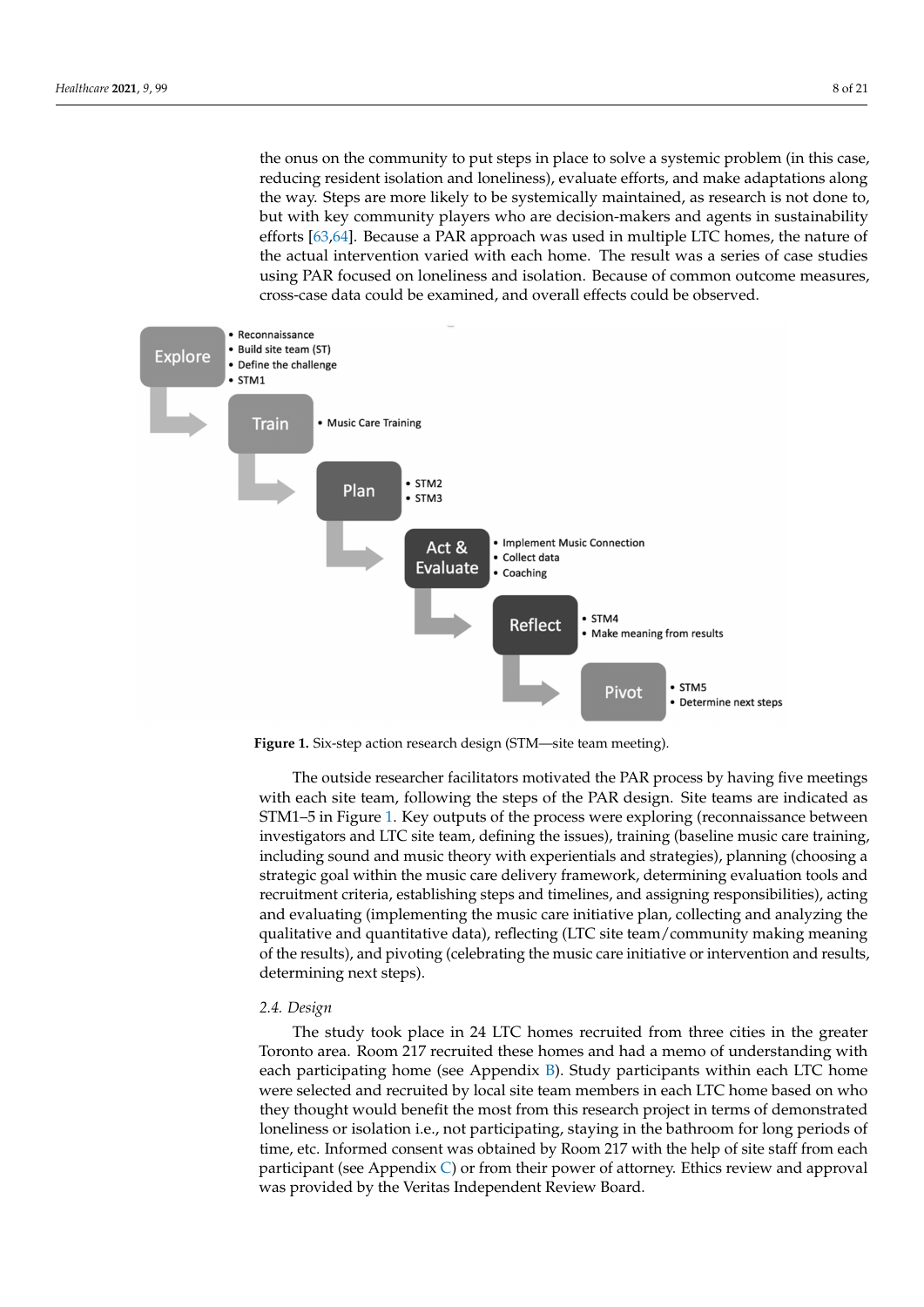A total of 265 residents were enrolled as participants in action projects in these 21 data-reporting LTC homes. Fifty-six percent of participants were female and 44% were male, with a mean age of 78.5 years. Fifty-two percent of participants were living with moderate to severe cognitive impairment (CPS score of 3+).

While the COVID-19 pandemic did not impact the delivery of the action project or the subsequent continuation of music care as a regular practice within the LTC home, it did impact post-data collection at three participating sites. This is because site team members were redeployed or their roles were redefined to support urgent pandemic-related tasks and activities. Legislation implemented to protect residents prevented data collectors from entering the home to interview residents after the study was complete. Consequently, data was obtained from 21 LTC homes.

The entire PAR process took between six to eight months to complete in each home. A site-specific MCAP was implemented for two months at each LTC site, and focused either on the outcome of isolation or of loneliness. Note: Each LTC home decided on their own specific action plan. The action research interventions implemented in the participating LTC homes included: 1:1 music visits, choirs or singing sessions, making music care kits, music clubs, bursts of spontaneous musicking, handbell choirs, care plan integration, intentional mealtime music, and culturally-specific music. In each case, it was the intention of staff to address the need of isolation and loneliness with music.

Four projects were individually based, eight projects were group based, and 12 projects involved both individual and group elements. Individually based projects are when the majority of music care is experienced in a 1:1 context; group-based projects happen when the majority of the music care is experienced in the context of a group.

Pre- and post-isolation and loneliness measures were evaluated using one of two validated tools. The Friendship Scale [\[65\]](#page-20-11) measured isolation, and the Jong–Gierveld Loneliness Scale [\[66,](#page-20-12)[67\]](#page-20-13) measured loneliness. Data from the Resident Assessment Instrument-Minimum Data Set (RAI-MDS) 2.0 [\[68\]](#page-20-14), the standard assessment tool in Ontario LTC, was also collected and used by RAI-MDS coordinators at each site at the end of the two-month action research project. Qualitative interviews with residents and staff were integrated into the PAR process at each LTC home. NVivo [\[69\]](#page-20-15), a qualitative data analysis software, was used for theme analysis in the scaled study.

Noteworthy in the expanding role of music in healthcare is the shift from only certified music therapists using music in care to many healthcare workers participating in the use of music in care. There were many players involved in completing this implementation of music in care. Key roles and responsibilities for participatory action research are described in Table [1.](#page-8-0)

<span id="page-8-0"></span>

| Role                 | Description                                                                                                                                                                                 |  |
|----------------------|---------------------------------------------------------------------------------------------------------------------------------------------------------------------------------------------|--|
| Program Facilitators | Worked closely with each participating LTC home in terms of the MCP program. Coached sites<br>through musical techniques; facilitated meetings and meaning making; consulted with site team |  |
|                      | leader throughout the program.                                                                                                                                                              |  |
| Research Assistants  | Collected quantitative and qualitative data, assisted in data analysis and reporting.                                                                                                       |  |
| Site Team Leaders    | Oversaw the MCP program and associated program evaluation within their individual LTC home.                                                                                                 |  |
| Site Team            | Participated in five site team meetings, rolled out music care initiative at their individual LTC home.                                                                                     |  |
|                      |                                                                                                                                                                                             |  |

**Table 1.** Study key roles and responsibilities.

Credentialed professional music therapists were significant leaders in this study and were used in three roles: as program facilitators (see Table [1\)](#page-8-0), music care training instructors, and staff experts. As instructors, music therapists delivered the two-day, 14-h education program to the LTC home site team. The MCAP was not dependent on the presence of a music therapist on staff at the LTC home. However, in several of the LTC homes, a music therapist was on staff and provided valuable expertise and support for the MCAPs.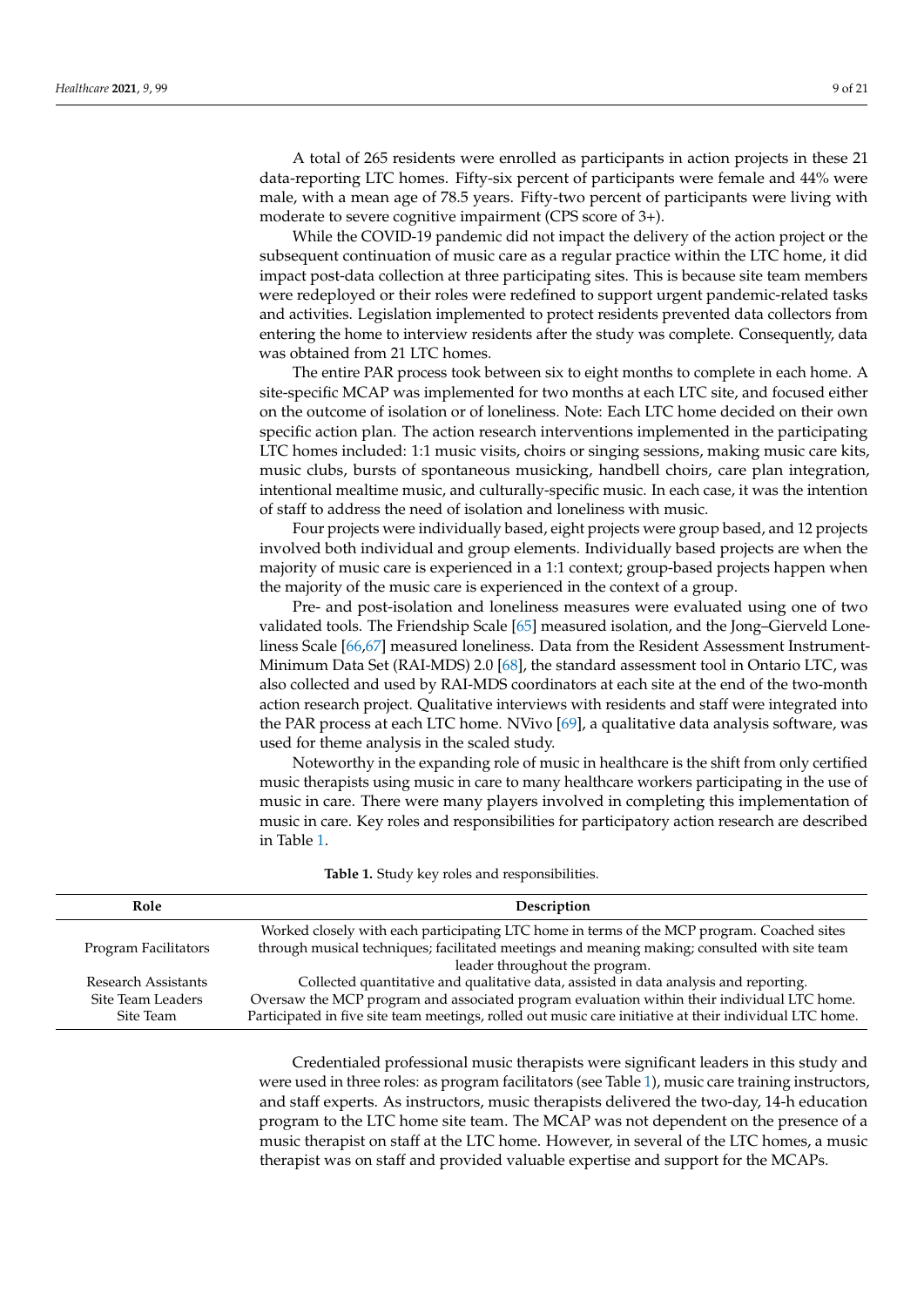## *2.5. Results*

## 2.5.1. Quantitative

Pre- and post-intervention Resident Assessment Instrument-Minimum Data Set (RAI-MDS) data were collected. This included five assessment domains: the Cognitive Performance Scale (CPS), the Aggressive Behavior Scale (ABS), the Index of Social Engagement (ISE), and the Depression Rating Scale (DRS); when possible, homes also provided data for the Changes in Health, End-Stage Disease, Signs, and Symptoms Scale (CHESS).

Five LTC homes saw an average positive change in RAI-MDS CPS scores, indicating that the implementation of a music care initiative positively impacted the cognitive function of participating residents. Seven LTC homes experienced positive changes in ABS score. Six homes demonstrated increased ISE scores. Nine of the homes reported decreased DRS scores (i.e., decreased depression) experienced by program participants. Four homes were able to report on CHESS, and one home saw an average positive change in this score over the course of the action project.

The majority of sites (67%) collected data on resident isolation using the Friendship Scale. The remaining 33% used the Loneliness Scale to collect data on resident loneliness. Each site determined that choice. On the validated isolation and loneliness tools, not every home documented average positive changes. Contributing factors include resident cognitive impairment, which could impact the ability to respond to a verbal questionnaire, the fit of resident participants to the project, translation of validated scales, and external events, such as outbreaks, the COVID-19 pandemic, and personal health changes.

A responder on the Friendship Scale showed an increase in average post-project scores, indicating a decrease in the experience of resident isolation. A responder on the Loneliness Scale displayed a decrease in average post-project scores, indicating a decrease in experience of resident loneliness.

Additional residents may benefit from the ripple effects of music care action projects. The ripple effect occurs when music care (the empowering of all caregivers, formal and informal, to use music to improve quality of life and care) is expanded and spreads beyond the scope of the project and is an indicator of music care integration. The ripple effect manifested in three ways:

- 1. More residents were involved in the chosen music care initiative.
- 2. Additional music care initiatives were created.
- 3. More LTC challenges were impacted in addition to isolation and loneliness.

In one LTC home, a majority of residents had a mental health diagnosis, and tended to be marginalized and disenfranchised, and were often homeless prior to living in LTC. The youngest resident was 28. These unique demographics contributed to the experience of isolation and loneliness at the home. Music at Mealtimes was the name of this site's MCAP. Playlists using resident-requested songs were created. Speakers and MP3 players were purchased for each dining room, and music was played during all three meals each day for eight weeks. There was a 2.61 increase in average Friendship Scale scores, which means self-perceived isolation decreased for project participants during this time period. The site team decided to collect additional data of ripple effects resulting from other positive changes because of the MCAP. For example, the LTC home average RAI-MDS aggressive behavior score decreased. The number of residents with pressure ulcers, associated with undernutrition and weight loss, decreased by 50%. Fifty-six percent of participating residents gained weight. Staff explained that residents were focused on enjoying the music and eating their food rather than watching or engaging in altercations. The amount of food being returned to the kitchen after each meal decreased from 30% to 5%. It was reported that one resident participant went from eating 25% of her meal to 50–100% when the music was on.

## 2.5.2. Qualitative

Music care training designed for staff, volunteers, and family was integral to the MCAP. Helping caregivers feel confident to use music effectively and responsibly was the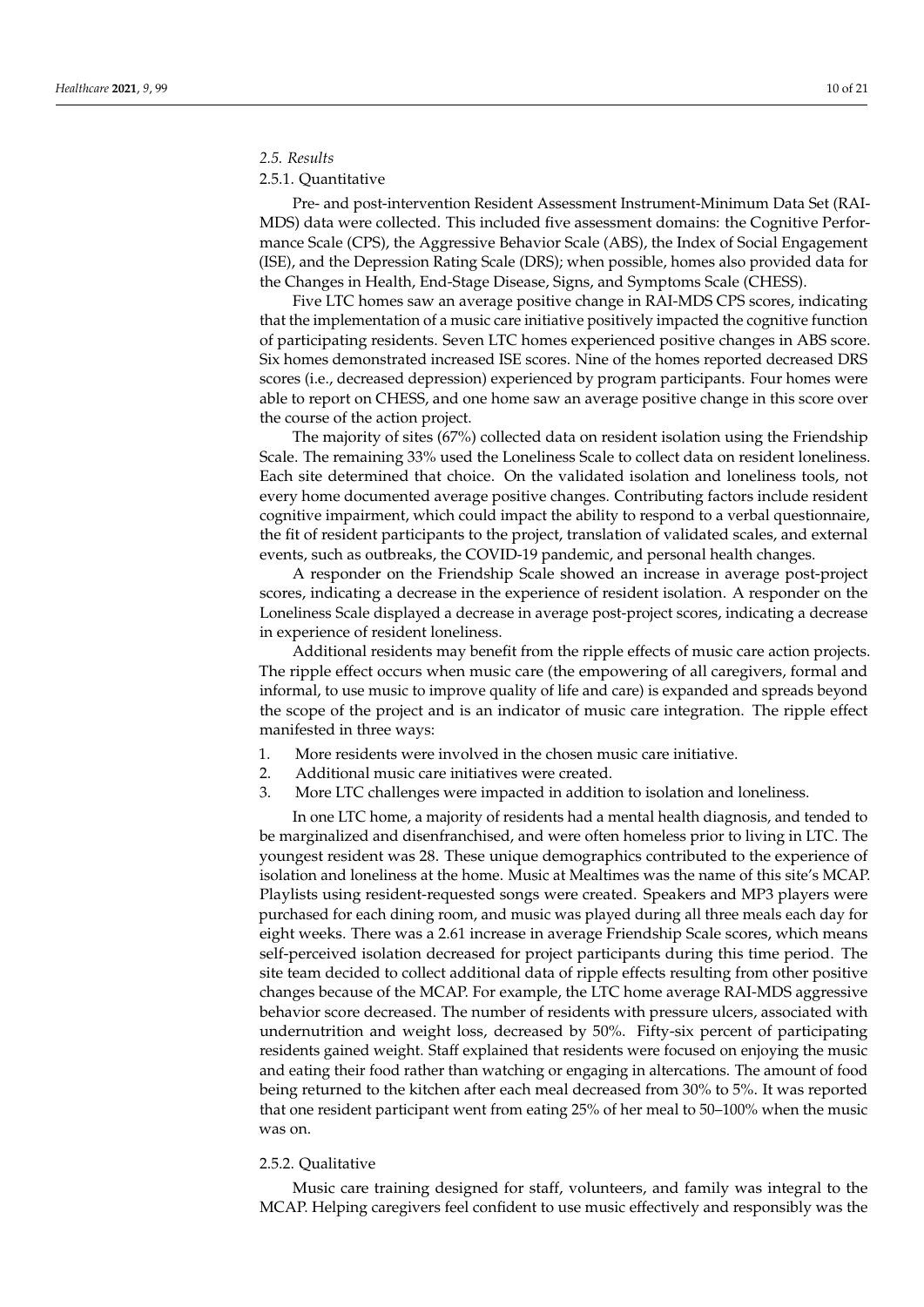objective. One family member who was a site team participant shared, "Before I began the music care training, I thought I knew a lot about the benefits of music. I had been singing to my mom for years, who has advanced Alzheimer's disease, and have seen how beneficial the music was. I was amazed at how much I did not know and to learn how powerful a tool music is and the many ways it can be used. For example, how music and humming can have a calming effect; how ascending and descending melodies have different effects and how music can evoke memories and reduce depression and loneliness."

Several sites reported that, during the initial grim days of COVID-19, the music care training that was conducted for the MCAP had prepared their frontline workers to use music as an important connection with residents and their separated family members. At one site, care workers who had music care training in MCAP pivoted to help family members create playlists for their loved one to listen to.

A significant part of the research methodology was to conduct 5–15-min (dependent on cognitive capacity) in-person or phone interviews with some of the residents and staff at some of the homes to gain more understanding of their thoughts, feelings, and insights into the music care experience (see Appendix [D\)](#page-18-10). Thirty-two individuals from 15 different LTC homes were interviewed: 11 residents and 21 staff members of varying positions. Researchers selected nine content-rich interviews that served as initial observational data to find preliminary code structure and themes. An analysis team was formed of seven individuals with varying degrees of knowledge of the MCAPs to ensure triangulation of the results. The team categorized, rationalized, and interpreted seven themes or core concepts (describing the program and benefits) that emerged from recorded and transcribed interviews as follows:

- 1. Limited Resources (informants repeatedly pointed to a lack of resources to expand music activities)
- 2. Distinct Experiences (interviewees valued the uniqueness of the music experiences created by the project)
- 3. Life Enrichment (personal changes in behavior and mood occurred through music care)
- 4. Dynamic Relationships (symbiosis between the impact of relationships and how music care was delivered)
- 5. Program Flexibility (MCAPs were adaptable)
- 6. Potential Continuity (MCAPs had the potential to become sustained and integrated for longer-term impact)
- 7. Enhanced Socialization (MCAPs created a space where residents felt connected to each other and to staff)

The multiple data types and sources in this study give a richer understanding of numeric results, providing a more personal narrative and background about the effects of music on resident experiences of isolation and loneliness and what is needed for more successful music care integration from the staff perspective. In this way, quantitative and qualitative results are complementary.

#### *2.6. Summary Section Two*

The action research project reported had two facets: (1) a study of the process of the implementation of the music care approach in 24 LTC homes and (2) a study of the effect of music care activities on loneliness and isolation among the participants. Results of the first facet are primarily reported in Section Three, and the principal limitation for a general understanding of the role of music in healthcare was the fact that the MCAPs were conducted only in LTC homes. It cannot be known from this study whether MCAPs would have similar or different results in other healthcare contexts, like hospices, or hospitals. The second facet was reliable and important at one level: it showed that the music care approach, even with diverse activities or projects, resulted in positive effects. However, at the level of determining the activity effect rather than the music care approach, it had serious limitations. If viewing this level of the study as a clinical trial, which it was not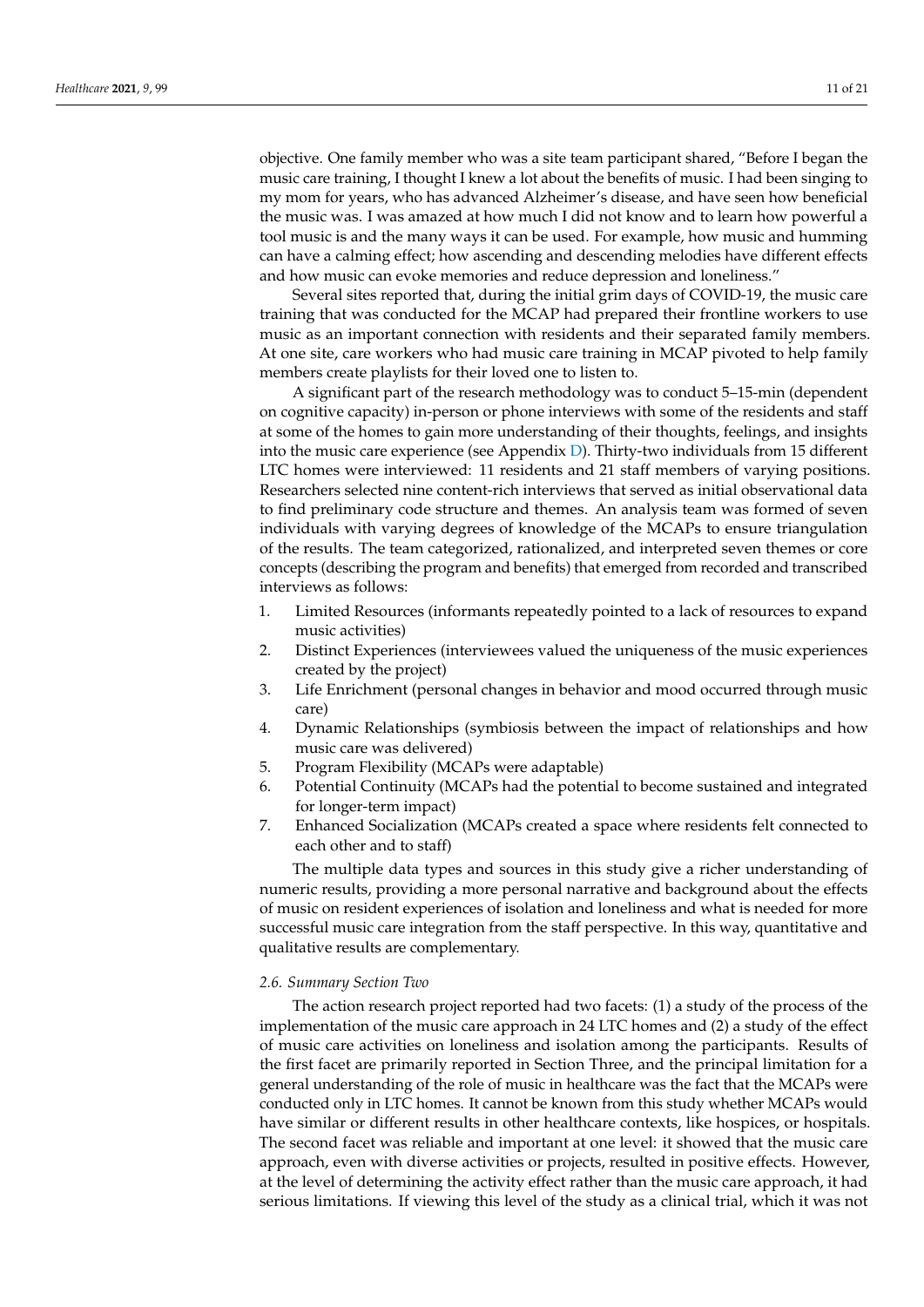within the context of an action research study, it fell short on crucial dimensions due to the lack of standardization, control, common measures, or comparison groups.

Future research needs to study the process of implementing music care in multiple healthcare settings in other locations in Canada, where healthcare systems and parameters may differ, or in other countries, which may have other parameters altogether. Future research on the effect of music care activities on isolation and loneliness needs to be done as rigorous clinical trials. Future research also needs to explore the effect of music initiatives in LTC on other outcomes.

#### **3. Section Three: The Potential and Path to the Future of Music in Healthcare**

A review of section one of this paper shows that the many initiatives over the past decades fit into one or more of the 10 domains (Appendix [A\)](#page-14-0) described by Foster et al. [\[56\]](#page-20-4) and promoted by the Room 217 Foundation [\[33\]](#page-19-16). Predominant in the programs and initiatives described in section one is the outside-in or specialized delivery model used the medical organization, whether LTC or hospital, does not need to have its general caregivers take ownership and participate. Furthermore, the presence of one or even several of the initiatives or services described in section one does not rise to the potential optimization of the effect that music can have in healthcare. To reach the potential of music in healthcare, all three categories of domains (Appendix [A\)](#page-14-0) must be employed: (1) an intentional music-rich environment; (2) professionally informed care with music; and (3) participation in knowledge development and translation. However, crucial to this future direction are two things: (1) the internal ownership and sustainable commitment to a music care program and (2) a full understanding and commitment to the concept of music care. The music care concept is to empower all caregivers, formal and informal, to use music to improve quality of life and care. The goal of music care is the integration of music into caring relationships, care tasks, personal care plans, and within caring communities. In short, the music care concept is a framework that a variety of stakeholders can use to determine a musical solution to address a care-related problem.

The study in section two of this paper is an illustration of a method to systematically introduce and develop the internal ownership and the sustainable commitment to music care. The study reported did not develop the full potential of all three domain categories, but introduced the crucial aspects on which such potential could be built: music training of general staff, an organizing team, an initiative to use music programming, participation in data collection for effect monitoring, and, in places, opportunities for music therapists to work alongside general staff. What follows is an examination of how the study reported in section two can inform future efforts by organizations and initiatives around the world to reach the potential of music in healthcare.

First, the study is an example of how research based on the music care approach is actually reaching into a healthcare setting—LTC, one that doesn't typically focus on research – and engaging staff, residents, family members, and volunteers to think differently about music's possibilities as a meaningful solution to challenges. The study compels us to consider aspects of the music care approach that could be expanded into more healthcare settings beyond LTC. Engaging the stakeholders of the institution in a process of systematic inquiry develops ownership and sustainability.

Second, the action plan used in the MCAP integrates all of the music care efforts. Local LTC homes synthesized and applied information about isolation and loneliness, music care delivery domains, and strategies learned in training to their specific site. Each action plan was self-designed and carried out by the representational site team, which resulted in a keen sense of shared responsibility for implementation and accountability. The plan was supported by a music care expert, such as a community musician or music therapist. At the end of one cycle of the MCAP, the pivot step in the PAR methodology allowed for the site team to repeat or adapt the action plan to meet the same outcome, or to address a different resident or community need. In some cases, the next MCAP included expanding into another music dimension i.e., hiring a music therapist or training the physical therapist on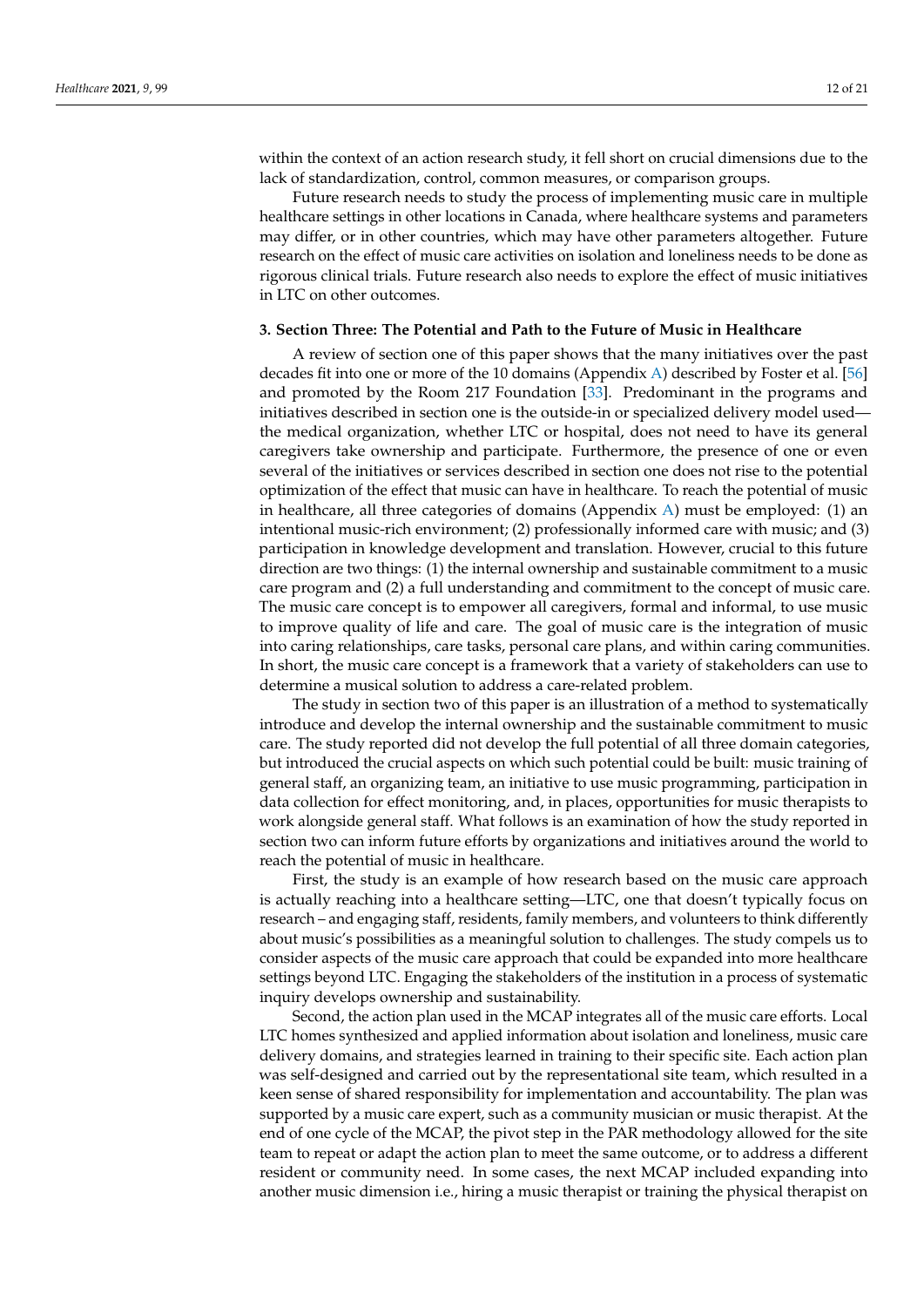staff in NMT. The site-responsive action plan becomes a critical component of integrating, sustaining, and optimizing music in all healthcare contexts.

Third, evaluation is a core component of any effort to measure the impact of music in healthcare. The MCAP study had several evaluation activities including (1) an initial assessment of what was happening around the use of music in the LTC home prior to the beginning the project; (2) pre- and post-data collection around the action plan; (3) site team collective reflection through collaborative analysis, interpretation, and judgments of site-specific results; (4) reporting results prepared by facilitators, including a customized report; and (5) follow-up with project leaders to determine the ongoing effectiveness and integration of music care at each participating site. Collecting evidence of music's effects, analyzing, and making meaning of it is a significant part of efforts to integrate music into healthcare. When this approach extends into other health contexts, evaluation, whether by checklist or by more rigorous means, must be built in to determine whether changes occur.

Fourth, playlists delivered on MP3 players, tablets, or computers were only minimally used in the MCAP study illustration. In light of the innovative way music technology is being leveraged globally in healthcare (see Section One), there may be a gap in how it is being used in LTC compared to other settings. Expanding the use of technology to deliver music in LTC will need to become a priority for providers. It may be that in the case of the MCAP study, training did not provide enough technology-based project ideas, or that the staff was reticent to use technology for delivery. It may also be institutional policy matters, since in some instances, staff were not permitted to use personal devices at work, so technological applications were limited.

Fifth, while quantitative and qualitative results from MCAPs describe outcomes as they pertain to isolation and loneliness, understanding what makes the projects work from an operational perspective may be just as important if music is to be expanded into healthcare settings as an integrated approach. As part of the report to each LTC site, enablers and barriers of success were explicitly stated and explained in the context of that site. They have cumulatively been grouped into categories, named as a factor (in this way, the factor could be an enabler or barrier), and given a diagnostic question to help determine readiness factors of success in music care delivery (Table [2\)](#page-12-0).

<span id="page-12-0"></span>

| Category                                                                        | <b>Factors</b>                | <b>Readiness Question</b>                                                                |
|---------------------------------------------------------------------------------|-------------------------------|------------------------------------------------------------------------------------------|
|                                                                                 | Strong leadership             | Is there decisive oversight and advocacy for music care?                                 |
|                                                                                 | Resident engagement           | Are residents involved in decision-making?                                               |
| Integration—What does it<br>take to incorporate music<br>care into the setting? | Music therapy                 | Is there a music therapist on staff?                                                     |
|                                                                                 | Perceptions of music and care | Is music perceived as holistic, integral, fun,<br>and pleasurable?                       |
|                                                                                 | Value of music and care       | Is there an ongoing financial investment in music care?                                  |
|                                                                                 | Outbreaks/pandemic            | Are outbreaks and pandemics used as opportunities to<br>leverage music care?             |
|                                                                                 | Support                       | Do you take advantage of coaching, training, and music<br>care resources?                |
|                                                                                 | Awareness of residents' needs | Does staff use a person-centred approach to care?                                        |
|                                                                                 | Buy-in                        | Is there buy-in for music care from most of the staff?                                   |
|                                                                                 | Culture                       | Does the staff culture have a growth mindset?                                            |
| Staff—Who are the people<br>most responsible for music<br>care delivery?        | Number                        | Are there enough staff to enact a music care initiative?                                 |
|                                                                                 | Knowledge of evaluation       | Is there a demonstration of evidence-based practice?                                     |
|                                                                                 | Reflective practice           | Is there a demonstration of reflective practice?                                         |
|                                                                                 | Community                     | Does the staff share a philosophy of LTC as the residents'<br>home and shared community? |
|                                                                                 | Adaptability                  | Can staff flex and adapt to a changing environment and<br>resident needs?                |

**Table 2.** Music care delivery readiness factors.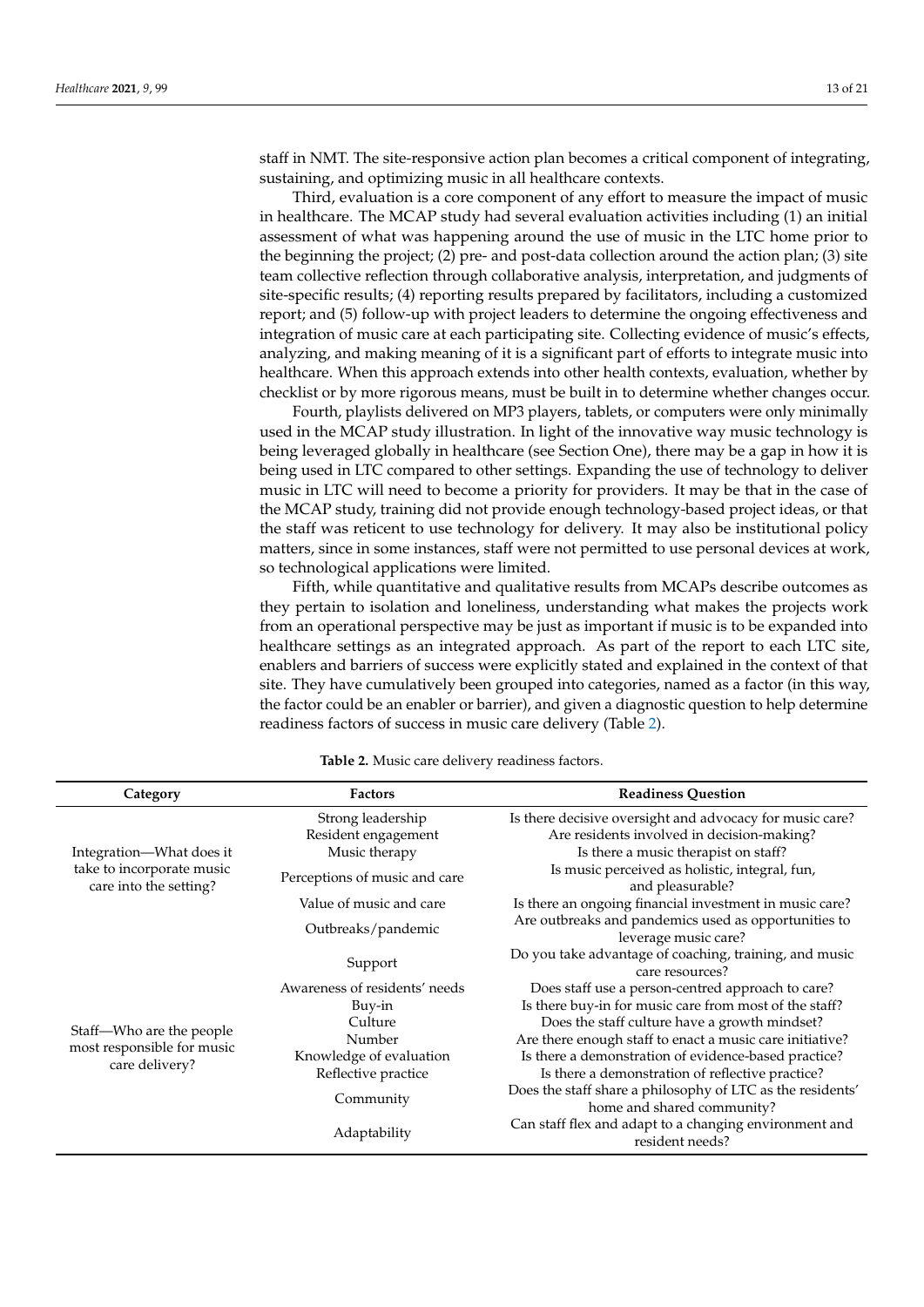| Category                                                                                       | <b>Factors</b>              | <b>Readiness Question</b>                                                                                                                           |
|------------------------------------------------------------------------------------------------|-----------------------------|-----------------------------------------------------------------------------------------------------------------------------------------------------|
| Processes—What are the<br>internal operational<br>procedures impacting music<br>care delivery? | Purposeful recruitment      | Are you able to prioritize residents based on need?                                                                                                 |
|                                                                                                | Planning and implementation | Are you able to create a detailed plan with sequential<br>steps and put it into practice?                                                           |
|                                                                                                | Resources                   | Do you have the physical space, technology, and musical<br>instruments needed for music care?                                                       |
|                                                                                                | Communication               | Can you clearly articulate and mobilize your team around<br>the plan?                                                                               |
|                                                                                                | Tracking                    | Is there a procedure in place for tracking change?                                                                                                  |
|                                                                                                | Time                        | Will time be allotted for learning music care practice?                                                                                             |
| Delivery—What makes<br>music caredelivery work?                                                | Construction                | Is there scheduled site construction that could impact<br>music care delivery?                                                                      |
|                                                                                                | Flexibility                 | Can the music care initiative be adapted for optimization<br>(i.e., language, group size)?                                                          |
|                                                                                                | Confidence                  | Do those delivering music care feel they can be confident<br>and creative?                                                                          |
|                                                                                                | Inclusivity                 | Can music care be used as a means of social bonding,<br>especially amongst residents with different backgrounds<br>i.e., ethnicity, socioeconomics? |
|                                                                                                | Frequency                   | How often can music care be delivered?                                                                                                              |
|                                                                                                | Team approach               | Is there a cohesive team approach for music care delivery?                                                                                          |
|                                                                                                | MCI appropriateness         | What is the strategic fit of MCI within your context?                                                                                               |
|                                                                                                | Community partnerships      | Are there community partners that might be willing to<br>support music care practically?                                                            |

**Table 2.** *Cont.*

From this study, the collection of music care delivery readiness factors for success gathered during MCAP evaluation may help predict the success of future projects and address any gaps prior to starting a MCAP in order to ensure readiness. While this tool was developed within the long-term care setting, it could be applicable to other care settings where MCAPs take place.

#### **4. Recommendations and Conclusions**

The number and range of initiatives in music and healthcare reviewed in section one and the example of an implementation effort for a comprehensive use of music in health settings in section two demonstrate the potential of an expanding role for music in healthcare. Particularly, the music care approach, with its focus on inclusion and integration, is an example of how music can be expanded for operational sustainability. Music becomes a top-of-mind response amongst a care team, whether a music therapist is present or not, to solve a community challenge. The PAR process creates the methodology for the shared response, while the MCAP becomes a tangible and accountable intentional effort towards achieving an agreed upon outcome.

What can we learn from the music care approach illustrated in section two that can be expanded upon by initiatives around the world?

1. The music care approach could become a best practice model for several reasons. (a) It is meant to be integrated into what already exists, specifically personal care plans, care tasks, and programming, into the ethos of the care community. (b) The standardized adapted PAR process integrates outcome measures as the motivation for communitywide adoption and practice. (c) Evaluation is adaptable according to the outcome being measured. (d) It is manualized, scalable, and suitable for widespread adoption.

2. A standard of music care will be needed in order to maintain quality and scope of practice ethics. Guidelines need to be articulated, including competencies, certifications, integration, results, etc. In this standard of care, there must be room and direction for all stakeholders, including care staff, volunteers, family members, patients/residents/clients, and community groups.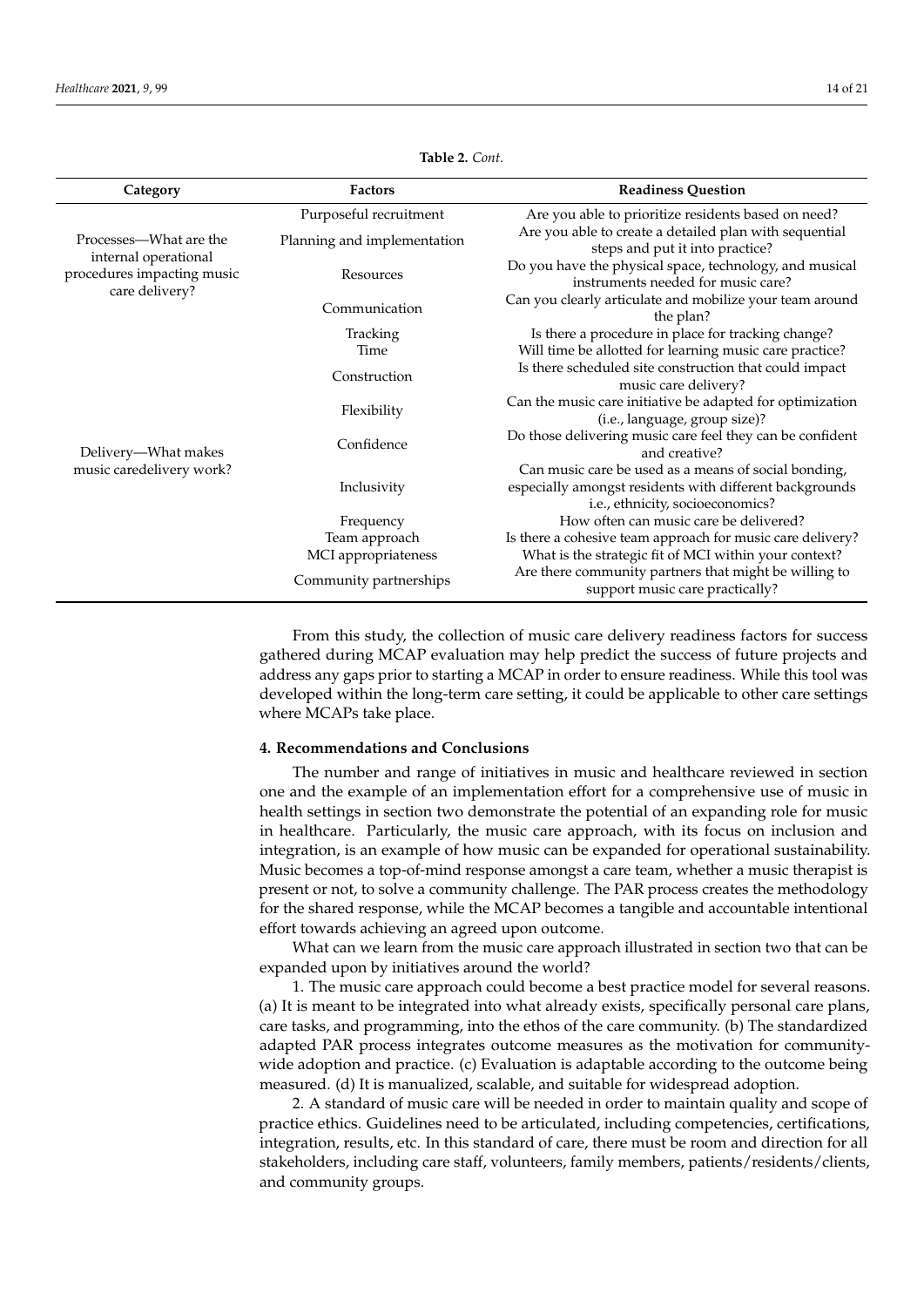3. A music care certification model could be introduced into LTC and potentially other healthcare settings that accounts for various dimensions of music care delivery (see Appendix [A\)](#page-14-0). The planned and sustained use of music care domains are observed within healthcare organizations by individuals, training institutions, and professional organizations, and accredited by a third party.

4. A baseline music care training needs to be provided for students training to be formal caregivers in healthcare. Curriculum in colleges and universities, at the very least, needs to provide an evidence-based understanding of the beneficial and adverse effects of music, a landscape of music care delivery best practices and approaches and how to access them, and strategies and interventions that can be integrated and safely used.

5. Music therapists are positioned for leadership in the expanding landscape, and must see the whole, not just their part of the picture. Music therapy training will need to include curriculum on teamwork, working inter-professionally, systems leadership, and survey courses on other music health delivery practices.

6. Technology must become a strategic driver in music care delivery. During COVID-19, music care providers pivoted to video conferencing platforms to provide continuity of care. Frontline care workers used tablets and phones in unprecedented ways. It may be that new frontiers have opened for technology-assisted music delivery in LTC, making it more acceptable and assessible.

The expanding awareness and scope of music in healthcare over the past twenty years has been exponential. While music therapy has gained global acceptance, more players and practices have emerged and pushed the boundaries of thinking, practice, experience, and interested stakeholders in music and health. The pandemic has shone light on the urgency for greater quality of life approaches in LTC in Canada: 80% of COVID-19 deaths have occurred thus far in LTC [\[70\]](#page-20-16). The need for music has never been greater. Music care is an actionable and accessible approach that can be used by all caregivers, formal and informal. With an emphasis on action, training, and evaluation, music care can be integrated into daily life in LTC and potentially other care settings in an operationally sustainable way. The music care approach as a potential best practice and pathway to a standard of musical care demonstrates the potential that exists within music and health when creativity and collaboration are at the core of problem solving.

**Author Contributions:** Conceptualization, B.F.; Data curation, C.M.; Formal analysis, C.M.; Investigation, C.M.; Methodology, C.M.; Supervision, C.M.; Writing—original draft, B.F.; Writing—review & editing, B.F., S.P., A.B., and C.M. All authors have read and agreed to the published version of the manuscript.

**Funding:** Ontario Trillium Foundation: PI101403, Arthur J E Child Foundation.

**Institutional Review Board Statement:** The study was conducted according to the guidelines of the Declaration of Helsinki and approved by the Institutional Review Board (or Ethics Committee) of Veritas IRB (protocol code 16344-11:29:0315-04-2019, approved on 17 April 2019).

**Informed Consent Statement:** Informed consent was obtained from all subjects involved in the study.

**Data Availability Statement:** The data presented in this study are available on request from the corresponding author. The data are not publicly available due to privacy restrictions.

**Acknowledgments:** The authors wish to acknowledge Lee Bartel for his invitation to write for this special edition of Healthcare, and for helping to shape the general concept of the paper; the Room 217 Foundation for its support; and the funders listed above.

**Conflicts of Interest:** None.

#### <span id="page-14-0"></span>**Appendix A. The 10 Domains of Music Care**

The music care delivery framework is comprised of ten domains, organized into three categories, that encompass situations where music is used in care. The domains are not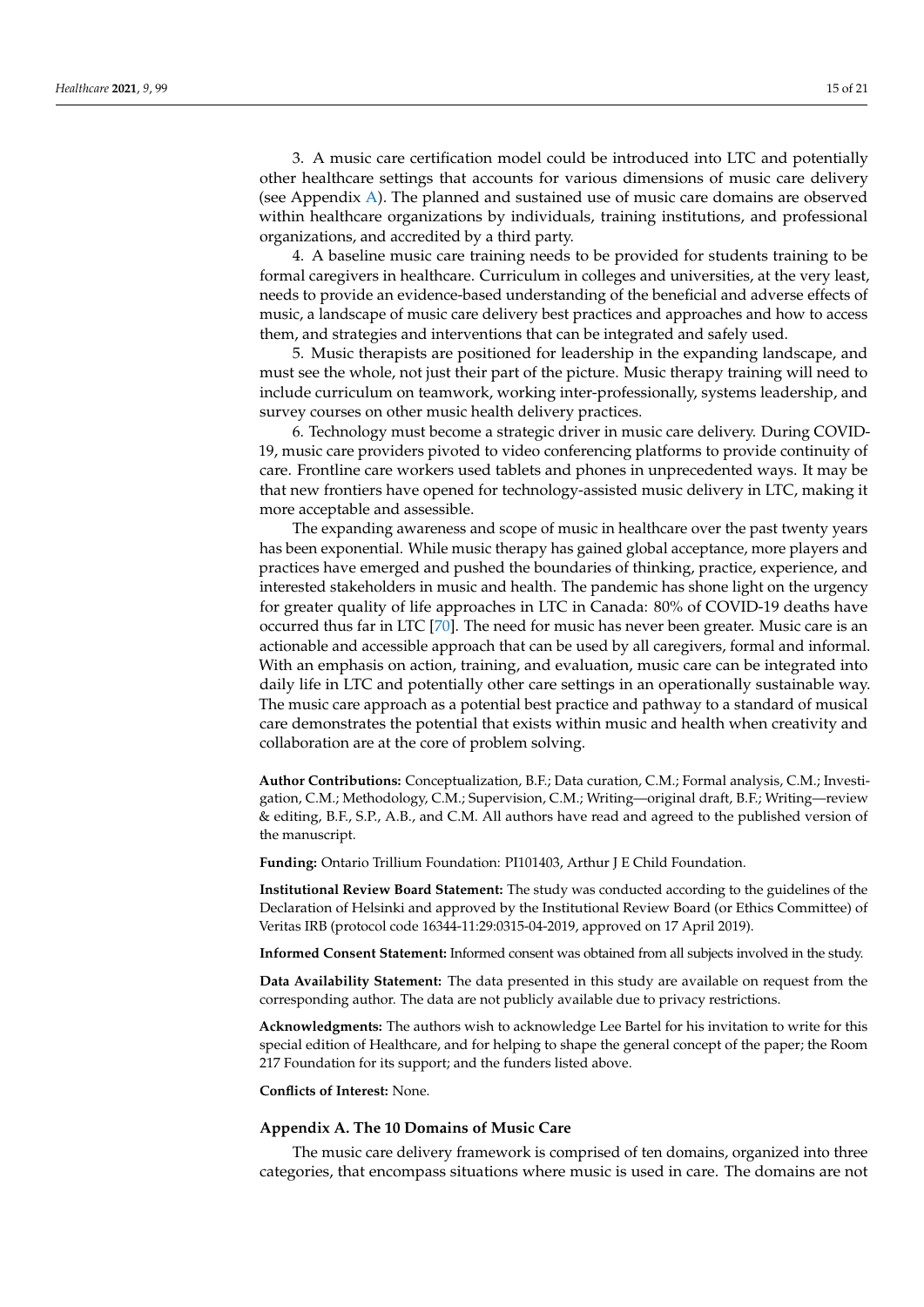| Category/Domain                                 | <b>Key Delivery Activity</b>                                                                               | Examples                                                                                                                                                                    |
|-------------------------------------------------|------------------------------------------------------------------------------------------------------------|-----------------------------------------------------------------------------------------------------------------------------------------------------------------------------|
| A. Intentional music-rich<br>Environment        |                                                                                                            |                                                                                                                                                                             |
| Community                                       | Accessing music performance between the<br>healthcare site and community at large                          | School, community, faith groups, entertainers<br>coming in, or residents attending symphony,<br>fiddle club, or residents performing outside<br>of setting                  |
| Musicking                                       | Engaging informally and spontaneously<br>with music                                                        | Playing instruments, singing, dancing                                                                                                                                       |
| Programming                                     | Integrating music formally in programs                                                                     | Sing-along, listening groups, music bingo,<br>music appreciation, Pathways Singing<br>Program, Java Music Club                                                              |
| Technology                                      | Incorporating technology to deliver music for a<br>care-related goal                                       | Playlists (Music & Memory, Playlist for Life<br>protocols), bedside music terminals, virtual<br>music instrument                                                            |
| <b>Environmental Sound</b>                      | Bringing intentionality to sounds made in the<br>care environment                                          | Recording of Tibetan bowls in prayer room,<br>sounds to accompany labyrinth experience,<br>Snoezelen rooms                                                                  |
| B. Professionally Informed<br><b>Music Care</b> |                                                                                                            |                                                                                                                                                                             |
| Music Therapy                                   | Providing treatment using music within a<br>therapeutic relationship as an accredited scope<br>of practice | Client populations: mental health,<br>rehabilitation, palliative, autism, etc.                                                                                              |
| Specialists                                     | Performing therapeutically intended music by<br>practitioners with certified training                      | Harp therapist, music thanatologist, bedside<br>singers, healthcare musicians, participatory<br>artists, music educators, community musicians,<br>expressive art therapists |
| Music Medicine                                  | Administering prescriptive music or<br>sound-based interventions for medically<br>related outcomes         | Rhythmic auditory stimulation, vibroacoustic<br>therapy, audioceuticals, melodic<br>intonation therapy                                                                      |
| C. Knowledge Development<br>and Translation     |                                                                                                            |                                                                                                                                                                             |
| Training                                        | Training to integrate music into regular<br>care practice                                                  | Music Care Training, Neurologic Music<br>Therapy Training, Music Therapy Con Ed,<br>In-services, workshops                                                                  |
| Research                                        | Investing in evidence-based research using<br>music and music strategies                                   | Music and Health Research Collaboratory,<br>McMaster Institute for Music and the Mind,<br>Conrad Centre for Music Therapy, McGill<br>Music and Perception Centre            |

meant to be rigid. Some music-based activities and strategies could be listed under more than one category or domain at a time.

#### <span id="page-15-0"></span>**Appendix B. Memo of Understanding with LTC Home**

Memorandum of Understanding

Between XXXXX LTC Home and Room 217 Foundation

This Memorandum of Understanding (MOU) sets forth the terms and understanding between XXXXX LTC Home and the Room 217 Foundation for the Music Care Partners Program.

Background: Music Care Partners is a six to eight-month project that explores how music can be integrated more fully into care to reduce the social isolation of residents in LTC homes. The partnership between XXXXX LTC Home and the Room 217 Foundation will be mutually beneficial. XXXXX LTC Home will gain expertise on the use of music in care and consultancy/support during the implementation and evaluation of a music care initiative. The Room 217 Foundation will gather quantitative and qualitative data to determine the effectiveness of the Partners Program at decreasing isolation and loneliness experienced by LTC residents.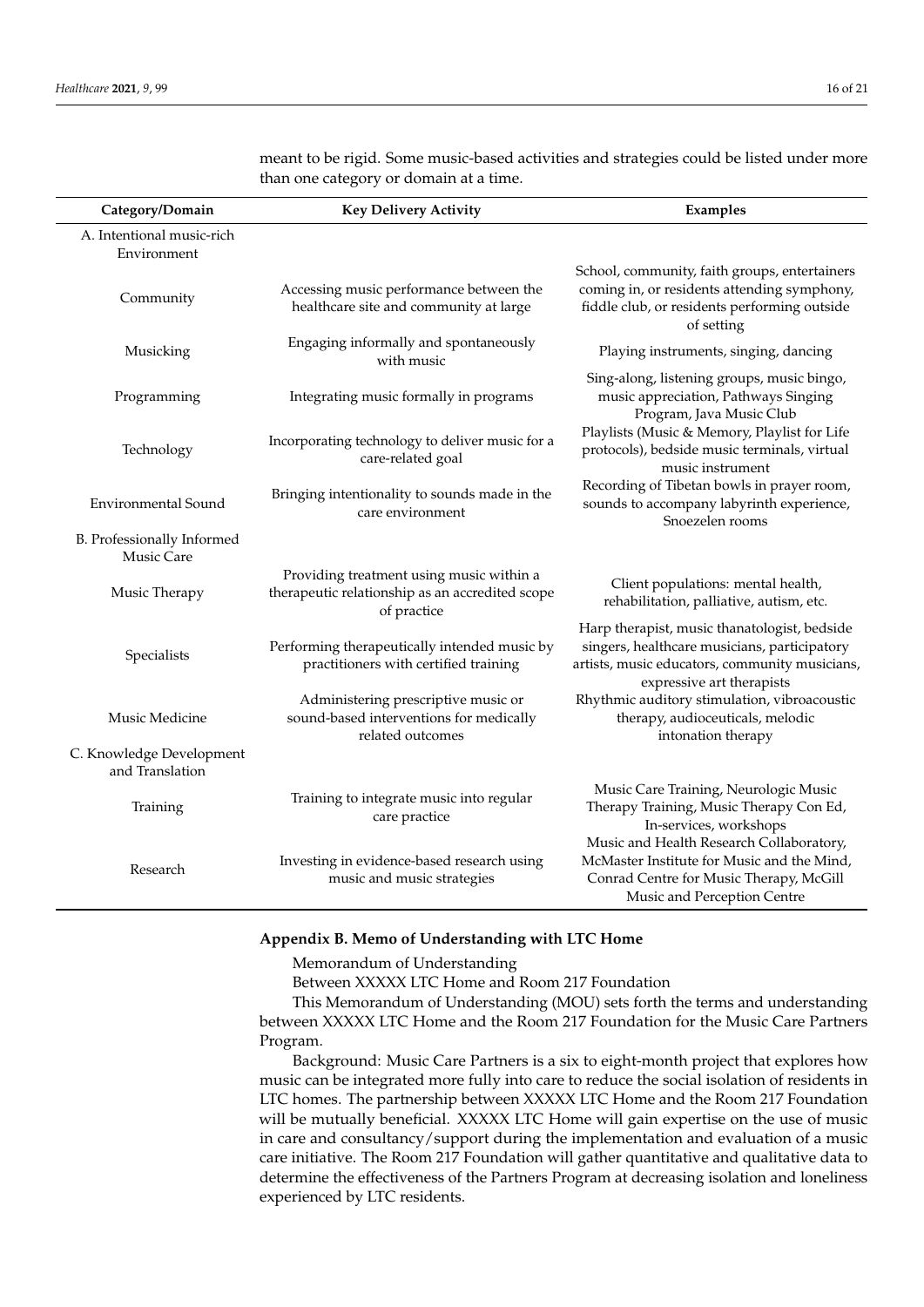Purpose: Through this partnership, music will be intentionally implemented at XXXXX to have positive impacts on LTC residents. Specifically, this project will:

- Reduce isolation and loneliness of marginalized residents;
- Increase engagement of all care partners with residents;
- Increase musical opportunities for connection and engagement for marginalized residents;
- Increase caregiver confidence using music 1:1 or in groups.

The above goals will be accomplished by undertaking the following activities:

# XXXXXX LTC Home

- Provide one executive leader to work with Room 217 and lead the site team;
- Provide access to the RAI data coordinator to work with the Room 217 researcher;
- Enlist 10–24 staff and/or community members to participate in music care training, which will be delivered by Room 217; provide space for this two-day training;
- Create a site team of 10 staff and community members to be part of the Music Care Partners program. The leader of this team must have authority to make home-wide or home-area wide decisions about the implementation of the music care initiative;
- Host five 90-minute meetings (provide space and refreshments).

#### Room 217

- Provide music care training in-house at XXXXX;
- Provide a music care kit to XXXXX;
- Conduct participatory action research for the duration of the program;
- Collect resident outcome data related to self-perceived isolation and loneliness;
- Report the project outcomes to XXXXX (see below).

Reporting: The Room 217 Foundation will provide a comprehensive report at the culmination of the project, which will include statistical analysis of data collected, a summary of XXXXX LTC Home's process, qualitative outcomes including resident stories, and a comprehensive guide explaining how to implement the Partners Program in-house without the support of Room 217. In addition, Room 217 will provide a large wall poster to showcase the process and results of the program.

Funding: The Partners Provincial Impact Program is funded by the Ontario Trillium Foundation. This MOU is not a commitment of funds between XXXXX and Room 217.

Duration: The estimated time frame for the Partners Program at XXXXX is xxxxxxxx to xxxxxxxx (approximately eight months.) This MOU is at-will and may be modified by mutual consent of authorized officials from XXXXX LTC Home and the Room 217 Foundation. This MOU shall become effective upon signature by the authorized officials from XXXXX LTC Home and the Room 217 Foundation and will remain in effect until modified or terminated by any one of the partners by mutual consent. In the absence of mutual agreement by the authorized officials from XXXXX and Room 217, this MOU shall end on xxxxxxx (agreed upon last day.)

| Contact Information                                   |           |  |
|-------------------------------------------------------|-----------|--|
| XXXXX LTC Home                                        |           |  |
| Representative:                                       | Position: |  |
| Address:                                              |           |  |
| Telephone:                                            | Email:    |  |
| Room 217 Foundation                                   |           |  |
| Chelsea Mackinnon, Research Lead                      |           |  |
| Box 145, Port Perry, ON                               |           |  |
| (905) 852-2499 cmackinnon@room217.ca                  |           |  |
| Date:                                                 |           |  |
| (Partner name, organization, position)                |           |  |
| Date:                                                 |           |  |
| Chelsea Mackinnon, Room 217 Foundation, Research Lead |           |  |
|                                                       |           |  |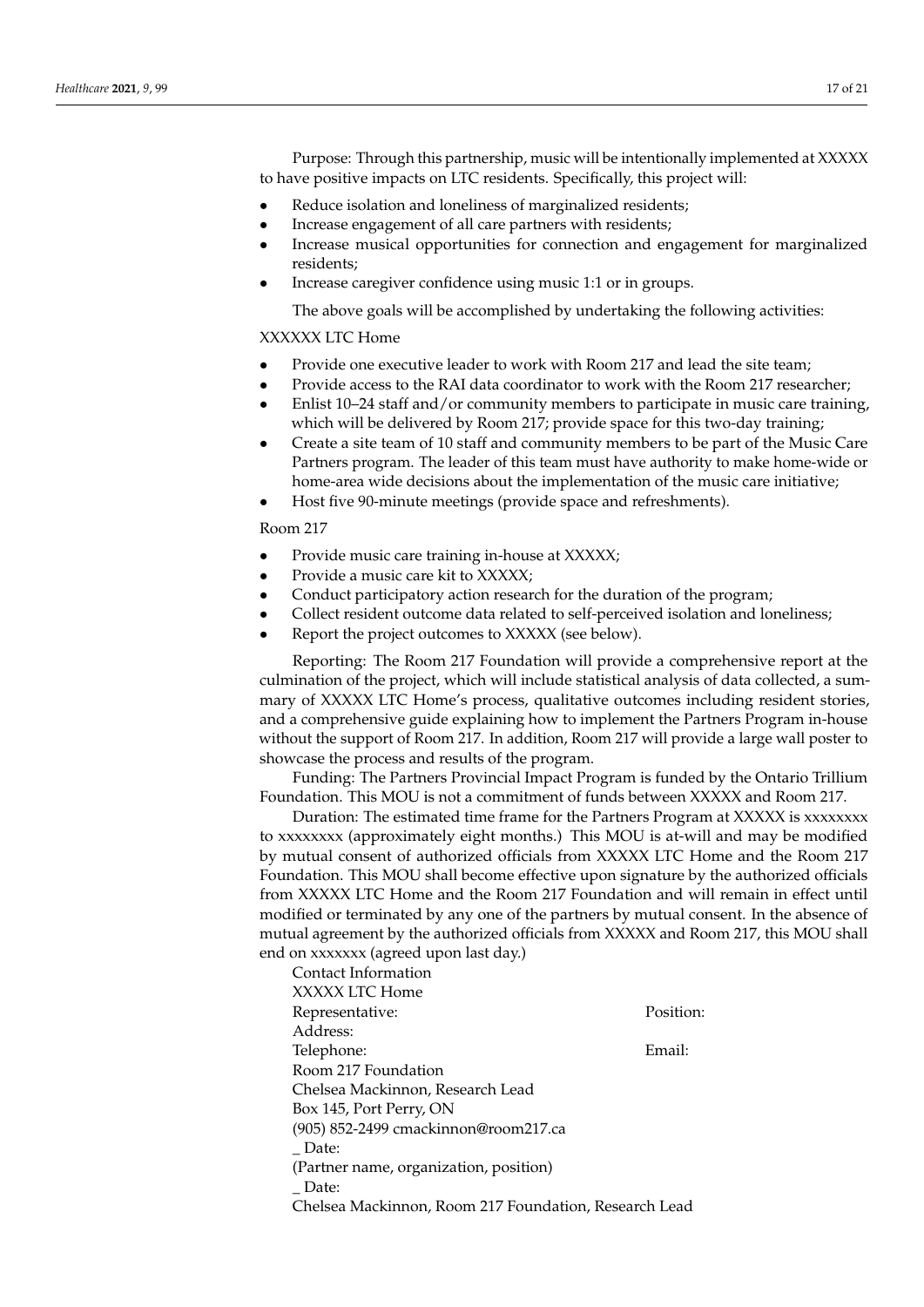## <span id="page-17-0"></span>**Appendix C. Resident Informed Consent Letter to Participate**

LETTER OF INFORMATION/CONSENT

Room 217 Foundation: Music Care Partners Program

Local Principal Investigator and Principal Investigator:

Chelsea Mackinnon, Education & Research Manager, Room 217, Primary Researcher Maggie Li, Bachelor of Health Sciences, McMaster University, Researcher

Purpose: We are interested in learning how music can be integrated into daily life and experiences in the long-term care setting. The purpose of this study is to determine whether integrating music into daily life at your long-term care home can decrease isolation and loneliness experienced by residents. In other words, we want to know whether music initiatives benefit your health and/or overall wellbeing.

Procedure: You are invited to take part in this study by participating in the two-month music initiative at your long-term care home. You will be asked to complete one survey before beginning the program, and the same survey after completion of the two-month program. These surveys will be administered by a research assistant from McMaster University and will take approximately 10 minutes of your time.

Possible Risks: Risks from participating in the music initiative:

There are no significant physical risks from participating in the music initiative. While there may be some physical activity involved (such as tapping feet and hands, standing if able), it is very limited. If you feel uncomfortable or overwhelmed at any point during the music initiative, you can leave the room at any point. Music can also evoke strong emotions and memories. You can leave or stop at any time if you experience negative emotions or undesirable memory recall.

Risks from participating in the research study:

You may find completing the survey upsetting. In the event you become upset by any of the questions asked you can choose to skip those questions or stop the survey at any time. You may choose to resume at a later time or stop the project entirely. Healthcare providers from your long-term care home will be available to offer you support as needed.

Potential Benefits: We cannot promise any personal benefits to you from taking part in this study. However, potential benefits may include feelings of joy and happiness, and developing relationships with staff, community members, and/or other residents. Additionally, a benefit is that you will contribute to our understanding of the effects of using music at your long-term care home.

Confidentiality: Any information obtained through this study will be kept confidential. We will not use your name or any personal information that would allow you to be connected with your ratings on the scale. The results of this investigation will have no impact on the care that you receive. Once the study is complete, an archive of your survey form will be kept in a password-protected file on Chelsea Mackinnon's computer. No personal information will be collected or recorded, which means that your results on the surveys will be kept confidential.

Participation and Withdrawal: Your participation in this study is voluntary. If you decide to be part of the study, you can stop at any time, even after signing the consent form or part way through the study. You can also decide to withdraw from the study but continue to attend the music initiative. If you decide to withdraw, it will not affect the care you receive at the long-term care home. You have the option of removing your data from the study. You may also refuse to answer any questions you don't want to answer and still remain in the study.

Information about the Study Results: We expect to have the study results by May 2020. If you would like a brief summary of the results, please let me know how you would like it sent to you.

Questions about the Study: If you have questions or need more information about the study itself, please contact me at: cmackinnon@room217.ca & (905) 852-2499. This study has been reviewed by Veritas Independent Review Board (IRB). If you have any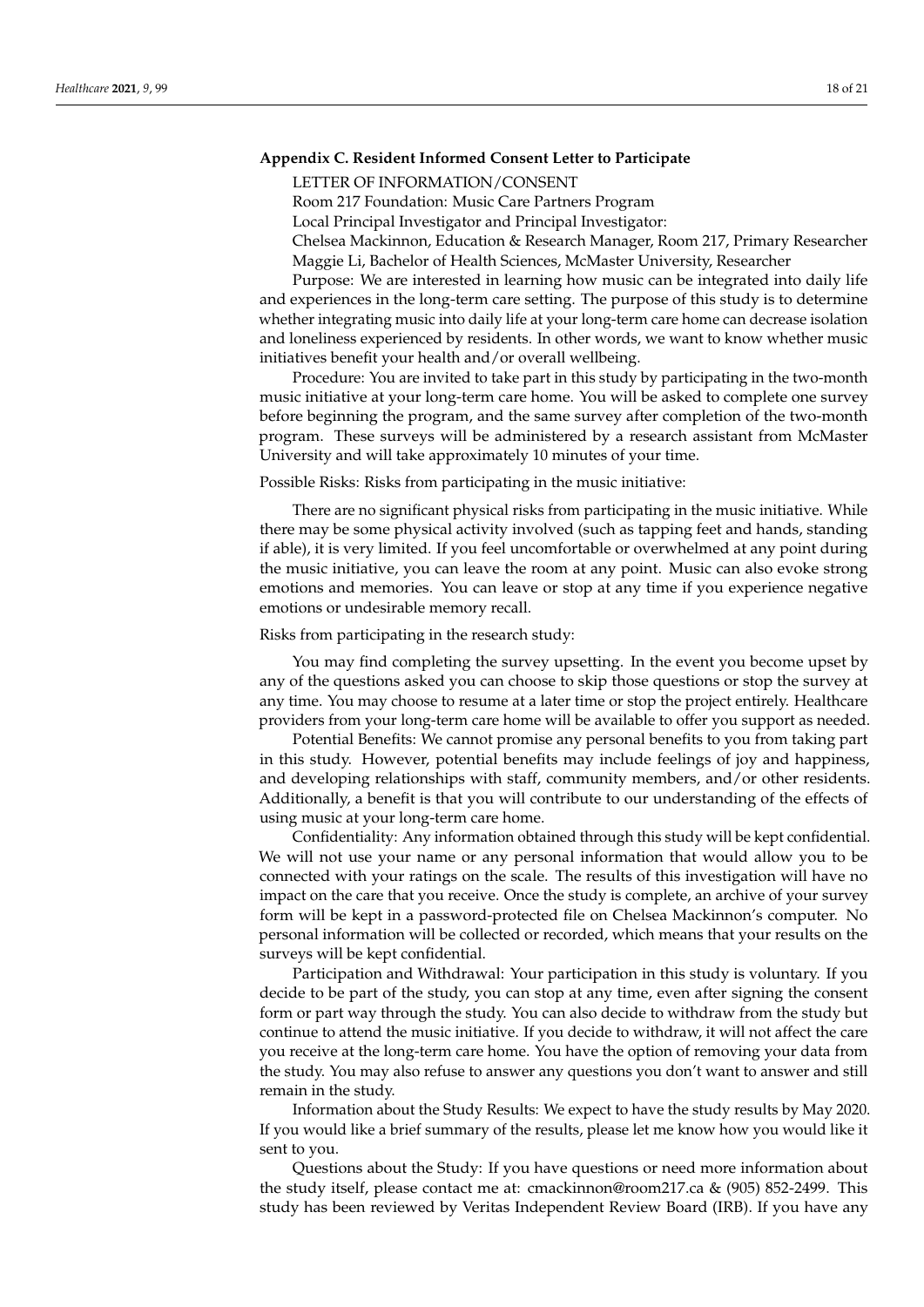questions about your rights as a research participant or the Investigator's responsibilities, you may contact the Manager of Veritas IRB 24 hours per day and seven days per week at 514-337-0442 or toll-free at 1-866-384-4221. An IRB is a group of scientific and non-scientific individuals who perform the initial and ongoing ethical review of the research study with the research participant's rights and welfare in mind. If you have any study-related comments, complaints, or concerns, you should first contact the study investigator. Please call the IRB if you need to speak to a person independent from the Investigator and the research staff, and/or if the investigator and the research staff could not be reached.

#### Statement of Consent

I have read the information presented in the information letter about a study being conducted by Chelsea Mackinnon of the Room 217 Foundation. I have had the opportunity to ask questions about my involvement in this study and to receive additional details I requested. I understand that if I agree to participate in this study, I may withdraw from the study at any time. I have been given a signed copy of this form. I agree to participate in the study.

I would like to receive a summary of the study's results. Yes No If yes, where would you like the results sent: Email or Address:

\_\_\_\_\_\_\_\_\_\_\_\_\_\_\_\_\_\_\_\_\_\_\_\_\_\_\_\_\_\_\_\_\_\_\_\_\_\_\_\_\_\_ Name of Participant (Printed) Signature Date

## <span id="page-18-10"></span>**Appendix D. Interview Questions**

For Staff (either a site team leader, executive director, or staff not part of site team) Length: no more than 15 min.

What are the barriers and enablers of music care implementation at the level of the:

- 1. Organization—including funding, leadership, board of directors, gaps, planning, sustainability, attitudes
- 2. Infrastructure—including material "stuff", such as iPods, music care resources, instruments, staffing
- 3. Individual/person-level interactions—including interpersonal relationships, individual attitudes, individual relationships

For Residents Length: 5 min

- How are you finding the music program/initiative/project (insert site-specific initiative name if appropriate)?
- Tell me a bit about your experience with music at (insert name) long-term care home.

#### **References**

- <span id="page-18-0"></span>1. Horden, P. *Music as Medicine: The History of Music Therapy Since Antiquity*; Routledge: Abingdon, UK, 2000.
- <span id="page-18-1"></span>2. American Music Therapy Association. Available online: <https://www.musictherapy.org/about/listserv/> (accessed on 24 September 2020).
- 3. Wheeler, B. *Music Therapy Handbook*; Guilford Press: New York, NY, USA, 2016.
- <span id="page-18-2"></span>4. Bruscia, K. *Defining Music Therapy*, 3rd ed.; Barcelona Publishers: New Braunfels, TX, USA, 2014.
- <span id="page-18-3"></span>5. The Management of Stroke Rehabilitation Work Group. *VA/DoD Clinical Practice Guideline for the Management of Stroke Rehabilitation, Version 4*; Veterans Health Administration and Department of Defense: Washington, DC, USA, 2019.
- <span id="page-18-4"></span>6. Music Care. Available online: <https://www.music-care.com> (accessed on 30 July 2020).
- <span id="page-18-5"></span>7. Singfit by Medical Health Technologies. Available online: <https://www.singfit> (accessed on 30 July 2020).
- <span id="page-18-6"></span>8. International Association of Music Medicine. Available online: <https://musicmedicine1.jimdo.com/about-us/history-of-ismm/> (accessed on 5 August 2020).
- <span id="page-18-7"></span>9. Music and Medicine Journal. Available online: <https://iammonline.com/mmd-journal/> (accessed on 5 August 2020).
- <span id="page-18-8"></span>10. VIBRAC. Available online: <https://www.vibrac.fi/> (accessed on 11 August 2020).
- <span id="page-18-9"></span>11. McMaster Institute for Music and the Mind. Available online: <https://mimm.mcmaster.ca/> (accessed on 31 July 2020).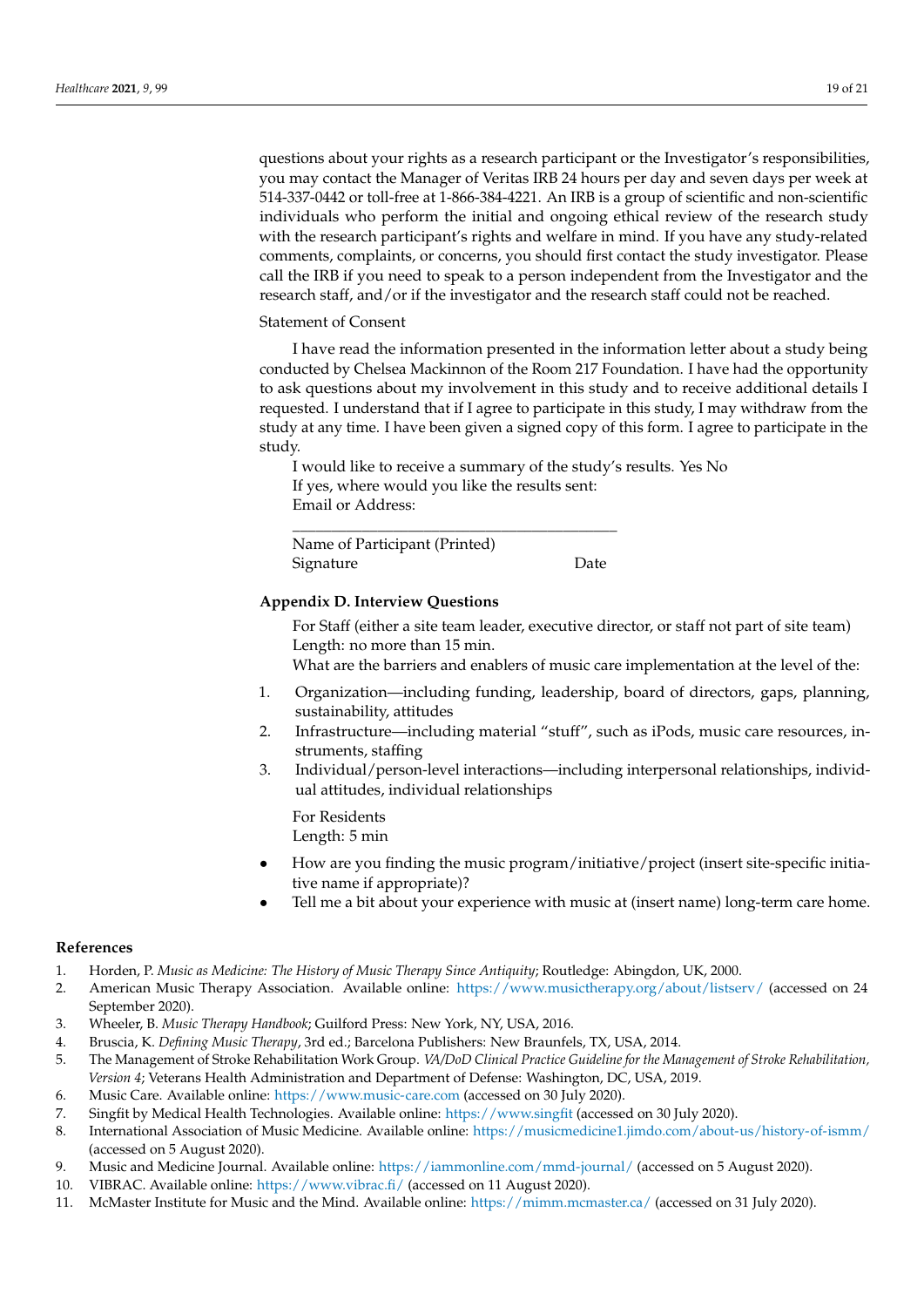- 12. Sidney de Haan Research Centre for Arts and Health. Available online: [https://www.canterbury.ac.uk/health-and-wellbeing/](https://www.canterbury.ac.uk/health-and-wellbeing/sidney-de-haan-research-centre/sidney-de-haan-research-centre.aspx) [sidney-de-haan-research-centre/sidney-de-haan-research-centre.aspx](https://www.canterbury.ac.uk/health-and-wellbeing/sidney-de-haan-research-centre/sidney-de-haan-research-centre.aspx) (accessed on 31 July 2020).
- 13. Cognitive Brain Research Unit. Available online: <https://www.helsinki.fi/en/researchgroups/cognitive-brain-research-unit> (accessed on 31 July 2020).
- 14. Cambridge Institute for Music Therapy Research. Available online: [https://aru.ac.uk/cambridge-institute-for-music-therapy](https://aru.ac.uk/cambridge-institute-for-music-therapy-research)[research](https://aru.ac.uk/cambridge-institute-for-music-therapy-research) (accessed on 11 August 2020).
- <span id="page-19-0"></span>15. Institute of Music Physiology and Musicians' Medicine. Available online: <https://www.immm.hmtm-hannover.de/en/home/> (accessed on 11 August 2020).
- <span id="page-19-1"></span>16. National Institutes of Health Grants. Available online: <https://grants.nih.gov/grants/guide/pa-files/PAR-20-266.html> (accessed on 11 August 2020).
- <span id="page-19-2"></span>17. National Institutes of Health. Available online: <https://www.nih.gov/sound-health/trans-nih-music-health-working-group> (accessed on 11 August 2020).
- <span id="page-19-3"></span>18. Music in Hospitals and Care. Available online: <https://mihc.org.uk/> (accessed on 11 August 2020).
- <span id="page-19-4"></span>19. Live Music Now. Available online: <https://www.livemusicnow.org.uk/> (accessed on 11 August 2020).
- <span id="page-19-5"></span>20. Music for Life. Available online: <https://wigmore-hall.org.uk/learning/music-for-life> (accessed on 31 July 2020).
- <span id="page-19-6"></span>21. Musique et Santé. Available online: <https://musique-sante.org> (accessed on 31 July 2020).
- <span id="page-19-7"></span>22. Higgins, L.; Willingham, L. *Engaging in Community Music*; Routledge: New York, NY, USA, 2017.
- <span id="page-19-8"></span>23. Ware, A. The emerging field of harp therapy and its clinical applications. *J. Australas. Rehabil. Nurses Assoc.* **2013**, *16*, 15–17.
- <span id="page-19-9"></span>24. National Standards Board for Therapeutic Musicians. Available online: <https://nsbtm.org> (accessed on 29 July 2020).
- <span id="page-19-10"></span>25. Bedside Harp. Available online: <https://www.bedsideharp.com/> (accessed on 29 July 2020).
- <span id="page-19-11"></span>26. Clinical Musician Certification Program. Available online: <https://harpforhealing.com> (accessed on 29 July 2020).
- <span id="page-19-12"></span>27. International Harp Therapy Program. Available online: <https://harptherapyinternational.com> (accessed on 29 July 2020).
- <span id="page-19-13"></span>28. Music for Healing and Transition Program. Available online: <https://www.mhtp.org> (accessed on 29 July 2020).
- <span id="page-19-14"></span>29. Götell, E.; Brown, S.; Ekman, S.L.; Ekman, C. Caregiver Singing and Background Music in Dementia Care. *West. J. Nurs. Res.* **2002**, *24*, 195–216. [\[CrossRef\]](http://doi.org/10.1177/019394590202400208) [\[PubMed\]](http://www.ncbi.nlm.nih.gov/pubmed/11858349)
- 30. Götell, E.; Brown, S.; Ekman, S.L. Influence of caregiver singing and background music on posture, movement and sensory awareness in dementia care. *Int. Psychogeriatr.* **2003**, *25*, 411–430. [\[CrossRef\]](http://doi.org/10.1017/S1041610203009657)
- 31. Götell, E.; Brown, S.; Ekman, S.L. The influence of caregivers singing and background music on vocally expressed emotions and moods in dementia care: A qualitative analysis. *Int. J. Nurs. Stud.* **2009**, *46*, 422–430. [\[CrossRef\]](http://doi.org/10.1016/j.ijnurstu.2007.11.001) [\[PubMed\]](http://www.ncbi.nlm.nih.gov/pubmed/18241869)
- <span id="page-19-15"></span>32. Götell, E.; von Heideken Waget, P.; Soderlund, A.; Thunborg, C. Can Caregiver Singing Improve Person Transfer Situations in Dementia Care? *Music. Med.* **2012**, *4*, 237–244. [\[CrossRef\]](http://doi.org/10.1177/1943862112457947)
- <span id="page-19-16"></span>33. Room 217 Foundation. Available online: <https://www.room217.ca> (accessed on 29 July 2020).
- <span id="page-19-17"></span>34. Murray, R. Sundance film highlights power of music on patients with Alzheimer's. *New York Daily News*, 15 January 2014. Available online: [http://www.nydailynews.com/life-style/health/film-music-power-alzheimer-patients-article-1.1580719\(](http://www.nydailynews.com/life-style/health/film-music-power-alzheimer-patients-article-1.1580719)accessed on 29 July 2020).
- <span id="page-19-18"></span>35. Music and Memory. Available online: <https://musicandmemory.org> (accessed on 29 July 2020).
- <span id="page-19-19"></span>36. Playlist for Life. Available online: <https://playlistforlife.org.uk> (accessed on 29 July 2020).
- <span id="page-19-20"></span>37. Osman, S.E.; Tischler, V.; Schneider, J. 'Singing for the Brain': A qualitative study exploring the health and well-being benefits of singing for people with dementia and their carers. *Dementia* **2016**, *15*, 1326–1339. [\[CrossRef\]](http://doi.org/10.1177/1471301214556291)
- <span id="page-19-21"></span>38. Virtual Music Instrument. Available online: <https://hollandbloorview.ca/virtual-music-instrument> (accessed on 30 July 2020).
- <span id="page-19-22"></span>39. MINE Lab. Available online: <http://video.minelab.tw/DETS/VMIB/> (accessed on 6 July 2020).
- <span id="page-19-23"></span>40. Soundbeam. Available online: <https://www.soundbeam.co.uk> (accessed on 6 July 2020).
- <span id="page-19-24"></span>41. n\*gram health. Available online: <https://ngramhealth.com/> (accessed on 12 July 2020).
- <span id="page-19-25"></span>42. LUCID. Available online: <https://www.facebook.com/nextcanadaorg/videos/191755158831017/?v=191755158831017> (accessed on 12 August 2020).
- <span id="page-19-26"></span>43. Fancourt, D.; Finn, S. *What is the Evidence on the Role of the Arts in Improving Health and Well-Being? A Scoping Review*; Health Evidence Network Synthesis Report 67; World Health Organization: Geneva, Switzerland, 2019; Available online: [https:](https://apps.who.int/iris/bitstream/handle/10665/329834/9789289054553-eng.pdf) [//apps.who.int/iris/bitstream/handle/10665/329834/9789289054553-eng.pdf](https://apps.who.int/iris/bitstream/handle/10665/329834/9789289054553-eng.pdf) (accessed on 12 August 2020).
- <span id="page-19-27"></span>44. Culture, Health and Wellbeing Alliance. Available online: [https://www.culturehealthandwellbeing.org.uk/news/blog/](https://www.culturehealthandwellbeing.org.uk/news/blog/introduction-new-who-evidence-report-arts-and-health-daisy-fancourt) [introduction-new-who-evidence-report-arts-and-health-daisy-fancourt](https://www.culturehealthandwellbeing.org.uk/news/blog/introduction-new-who-evidence-report-arts-and-health-daisy-fancourt) (accessed on 12 August 2020).
- <span id="page-19-28"></span>45. All Parliamentary Group on Arts, Health and Wellbeing. Creative Health: The Arts for Health and Wellbeing. Inquiry Report 2017. Available online: [https://www.artshealthandwellbeing.org.uk/appg-inquiry/Publications/Creative\\_Health\\_Inquiry\\_](https://www.artshealthandwellbeing.org.uk/appg-inquiry/Publications/Creative_Health_Inquiry_Report_2017.pdf) [Report\\_2017.pdf](https://www.artshealthandwellbeing.org.uk/appg-inquiry/Publications/Creative_Health_Inquiry_Report_2017.pdf) (accessed on 28 June 2018).
- <span id="page-19-29"></span>46. The Utley Foundation. Available online: <http://utleyfoundation.org.uk/> (accessed on 11 June 2020).
- <span id="page-19-30"></span>47. International Longevity Centre—UK. Commission on Music and Dementia Report. Available online: [https://ilcuk.org.uk/wp](https://ilcuk.org.uk/wp-content/uploads/2018/10/Commission-on-Dementia-and-Music-report.pdf)[content/uploads/2018/10/Commission-on-Dementia-and-Music-report.pdf](https://ilcuk.org.uk/wp-content/uploads/2018/10/Commission-on-Dementia-and-Music-report.pdf) (accessed on 28 June 2018).
- <span id="page-19-31"></span>48. Music for Dementia 2020. Available online: <https://musicfordementia.org.uk/> (accessed on 11 June 2020).
- <span id="page-19-32"></span>49. Kumakawa, T.; Otaga, M.; Oguchi, T.; Morikawa, M.; Tamaki, Y.; Matusushige, T. Role of the social and community prescription in the integrated community-based health care system in Japan. *Int. J. Integr. Care* **2016**, *16*, 160. [\[CrossRef\]](http://doi.org/10.5334/ijic.2708)